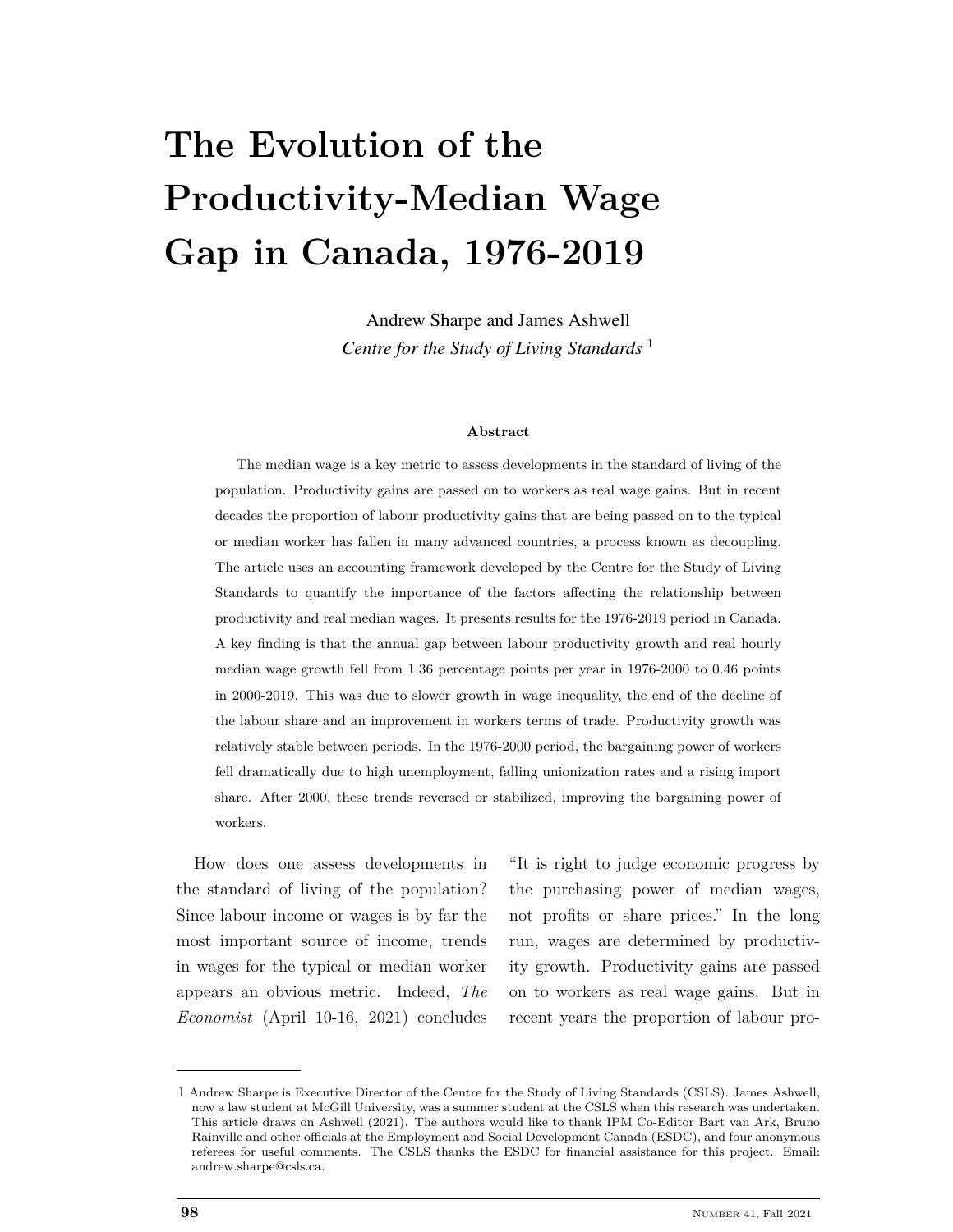ductivity gains that are being passed on to the typical or median worker has fallen in many advanced countries, a process known as decoupling.<sup>2</sup>

The Centre for the Study of Living Standards has developed an accounting framework or methodology to quantify the importance of the factors affecting the relationship between productivity and real median wage growth.

The main objective of this article is to update these estimates on decoupling in Canada and the factors behind it to 2019. The article also seeks to provide a narrative to explain the reasons for the gap between productivity and median wage growth over the 1976-2019 period and in particular why this gap fell from 1.36 percentage points per year in the pre-2000 period to 0.46 points in the post-2000 period.

The bargaining power of labour largely determines the ability of labour to share in the overall productivity gains of the economy (Summers and Stansbury, 2020). This bargaining power is affected by labour market conditions, as proxied by the unemployment rate, by the strength of collective bargaining institutions, as proxied by the unionization rates and by international trade developments related to globalization, as shown by the merchandize imports share of GDP. This article shows that after 2000 the average unemployment

rate was lower, the unionization rate, after falling sharply in the 1976-2000 period, fell at much slower rate, and the imports share fell from its 2000 peak. These trends reversed the downward pressures on bargaining power of labour that existed in the last quarter of the 20th century that resulted in the emergence of a large gap between labour productivity and median wages growth,

This article has five sections. The first section briefly reviews the literature of the decoupling of productivity and median wage growth in Canada. The second section presents the accounting framework which underpins the analysis of the decoupling issue. The results are presented in section three with special attention to the large fall in the gap after 2000. Section four examines the reasons for this development, The fifth and final section concludes.<sup>3</sup>

# **Review of Empirical Estimates** for Canada<sup>4</sup>

The productivity-wage gap has become an important object of study in economics, and estimates of its magnitude have been conducted in a number of countries. For Canada, Sharpe *et al.* (2008a) quantify this gap and develop the decomposition accounting approach used in this article. Median earnings barely grew from 1980 to 2005, increasing 0.01 per cent per year, av-

<sup>2</sup> In this article the term productivity refers to labour productivity. The term median wages refer to real median wages unless otherwise specified.

<sup>3</sup> See Appendixes 1 and 2 in Ashwell (2021) to compare our results with Uguccioni (2016) and Williams (2021), who also study Canada. Appendix 3 compares the trends identified in this article with those of the United States identified by Mishel and Bivens (2021). The Data Appendix available at http: //www.csls.ca/ipm/41/IPM\_41\_Data\_Appendix.xlsx contains all the data used in this report along with some supplemental series pertaining to wages and productivity.

<sup>4</sup> For a review of estimate of decoupling for the United States, the U.K. and other countries, see (Ashwell, 2021)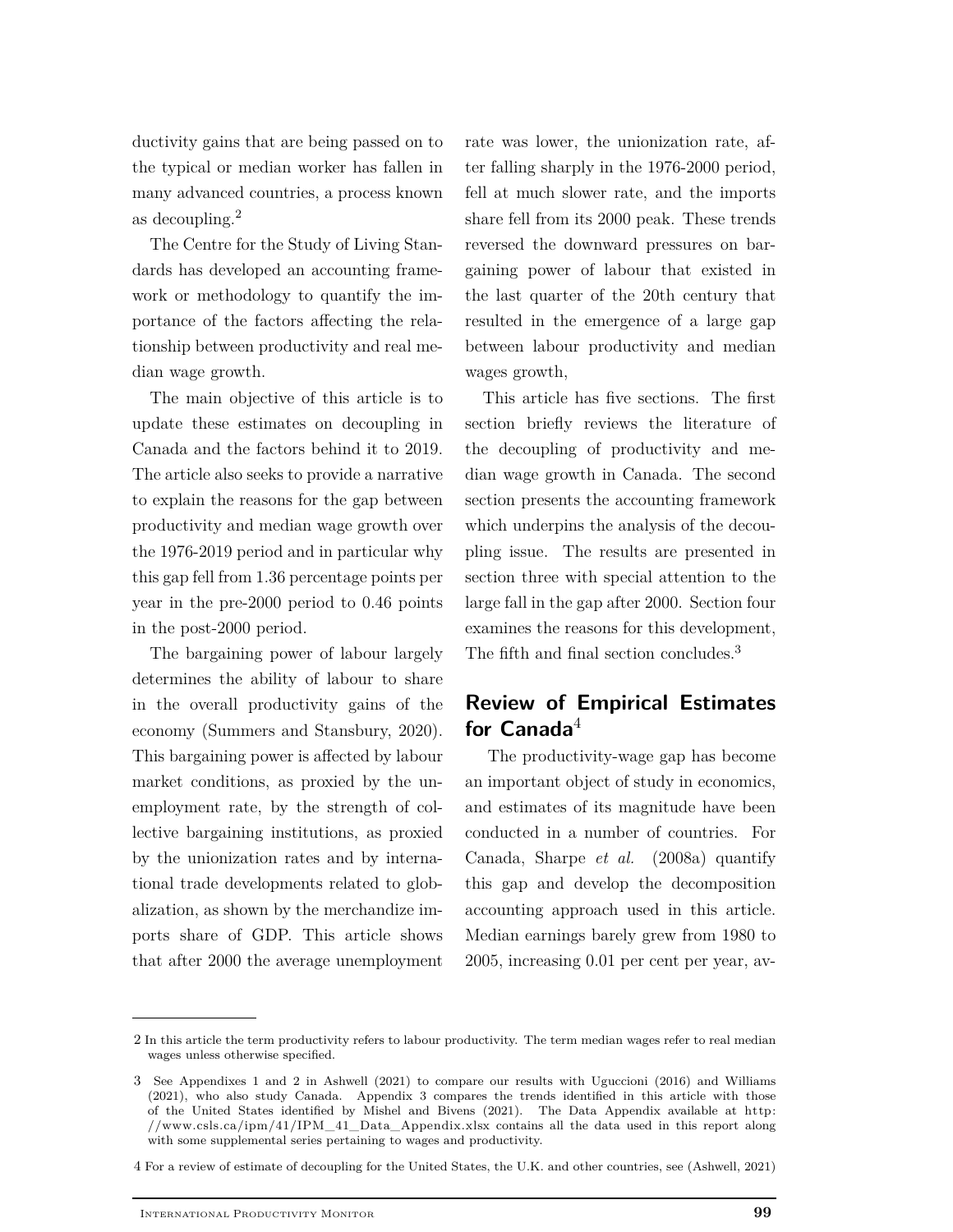erage earnings grew 0.36 per cent per year, while productivity grew 1.27 per cent per year. Increased mean-median inequality explained 28 per cent of the gap and the decline of the labour share explained 20 per cent. Increases in supplementary income explained a further 20 per cent and the loss in labour's terms of trade explained 33 per cent.

Uguccioni, Sharpe and Murray (2016) use the same methodology to update the numbers for productivity and wages to 2014. They find that productivity grows from 1976-2014 by 1.12 per cent per year while median earnings grew at 0.09 per cent per year, for a productivity-wage gap of 1.03. Fifty per cent of the gap can be explained by increased mean-median earnings inequality, 30 per cent by the decreasing labour share, and 20 per cent by labour's terms of trade.

Williams (2021) investigates the same essential question as the previous authors but modifies the approach slightly to account for recent debates about measurement and variable selection. Williams argues that depreciation and taxation costs must be accounted for when considering productivity and wage trends, and he develops measures of net productivity and net labour share to integrate these considerations to his analysis. Williams finds that before accounting for taxes and depreciation, labour productivity rises from 1961-2019 by 1.65 per cent per year, whereas it rises 1.47 per cent per year after including them.

Instead of median wages, Williams prefers average compensation measures to evaluate transmission of productivity gains to workers. He argues that this allows a clearer picture of how labour overall is

faring, but does not provide insight as to the distribution of those gains among workers. Deflated using the CPI, average wages grew 1.59 per cent per year over the 1961-2019 period, and using Williams' preferred implicit consumption deflator they grew 1.73. The labour share of GDP before accounting for depreciation and taxes therefore decreases over the same period by 0.19 per cent per year, but after accounting for those factors and calculating labour's share of NDP it decreases just 0.01 per cent per year. Labour productivity growth advanced 1.67 per cent per year, while net productivity growth was 1.47 per cent. These growth rates imply that there was no decoupling between productivity and average wages (not median wages) over the last 60 years in Canada.

# **Accounting Approach to the Decomposition of the Productivity-Median Wage Gap**

Basic models of the labour market predict that workers overall will be paid an amount roughly equal to the marginal economic value that they provide to employers. As workers generate more value, their compensation should therefore rise accordingly. "Productivity" measures the amount of value that workers provide their employers, in terms of dollars per hour worked. Workers are generally paid on a per hour basis, so growth in productivity should be equal to growth in hourly pay. We measure the growth of productivity in per cent change per year for a given period, and measure the growth in median hourly pay over the same period. Subtracting the rate of growth in wages from the rate of growth in productivity, we obtain the gap between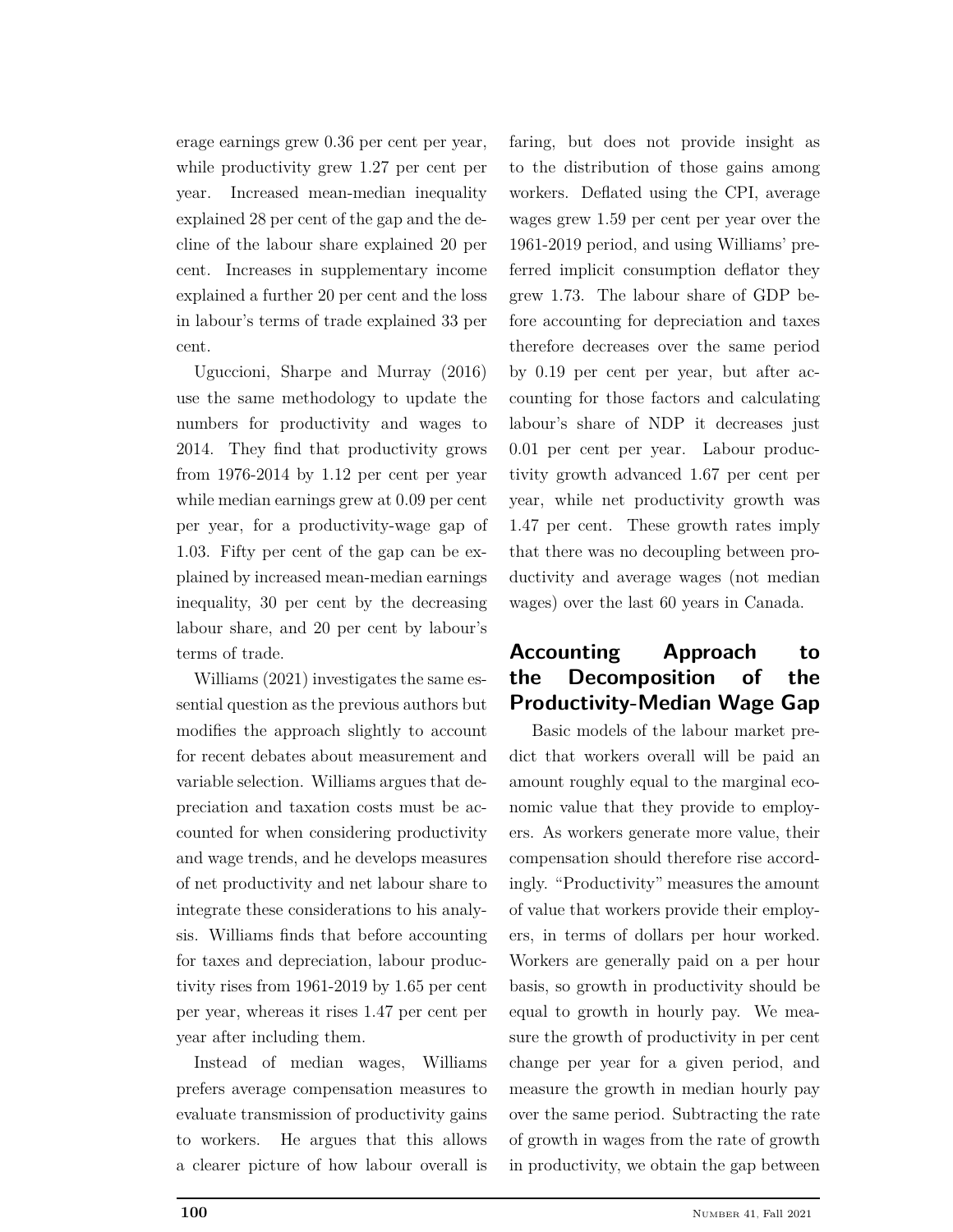the two variables in percentage points. To understand this gap, we break it down into four components, also given in percentage points, which add up to the overall productivity-wage gap.<sup>5</sup>

The first component is the labour share. When productivity goes up, part of the benefits of that increase go to workers, and the other part of it goes to capital. Roughly speaking, capital is anything used in production other than the labour of workers. The proportion of economic benefits going to labour has historically been steadily around 50-60 per cent in Canada, with the other 40-50 per cent going to capital. These proportions are referred to as the labour share and the capital share, and while they have historically remained at similar levels, these shares do change over time. If a higher proportion of the benefits of productivity growth goes to capital, then the labour share becomes smaller, and workers obtain less than they normally would from the increased productivity, generating a productivity-pay growth gap.

The second component of the gap is called "labour's terms of trade", and it relates to price changes. Because of inflation, "real wages" and productivity must be calculated using constant dollar amounts which account for the differences in price changes over time. However, the prices of goods and services consumed by workers may not rise at the same speed as the prices of goods and services produced by workers. The adjustment of nominal wages must therefore be done either on the basis of consumer prices or producer prices.

The factor by which we multiply the nominal wage series in order to adjust for price changes is called a price index, which can be derived from the price levels in the economy as a whole, or from the price levels of goods and services consumed by workers. The first type of price index is called a GDP deflator, and the second is a measure of the prices of consumption goods, the most widely used example of which is the Consumer Price Index (CPI). To understand how workers' living standards are changing, we deflate their wages using the CPI since that deflator reflects the costs of living as experienced by workers. To deflate the output of the economy as a whole, we use the GDP deflator, because that deflator includes the prices of everything that is produced, rather than just the prices of goods and services which are consumed domestically. If the prices of consumer goods changes at a different rate than prices overall, there will be a gap between the growth of real wages from the point of view of workers and from the point of view of their employers. This difference can contribute to the overall gap between productivity and median real wages. The term we use for this component of the gap is "labour's terms of trade".

The third contributor to the productivity-wage gap is called the SLI/Self-employment component. This component is essentially the difference between the rates of growth of average compensation and average wages. The compensation measure is more exhaustive, as it includes supplementary labour income

<sup>5</sup> For a formal presentation of the acoounting framework, see Ashwell (2021) and Sharpe *et al.* (2008).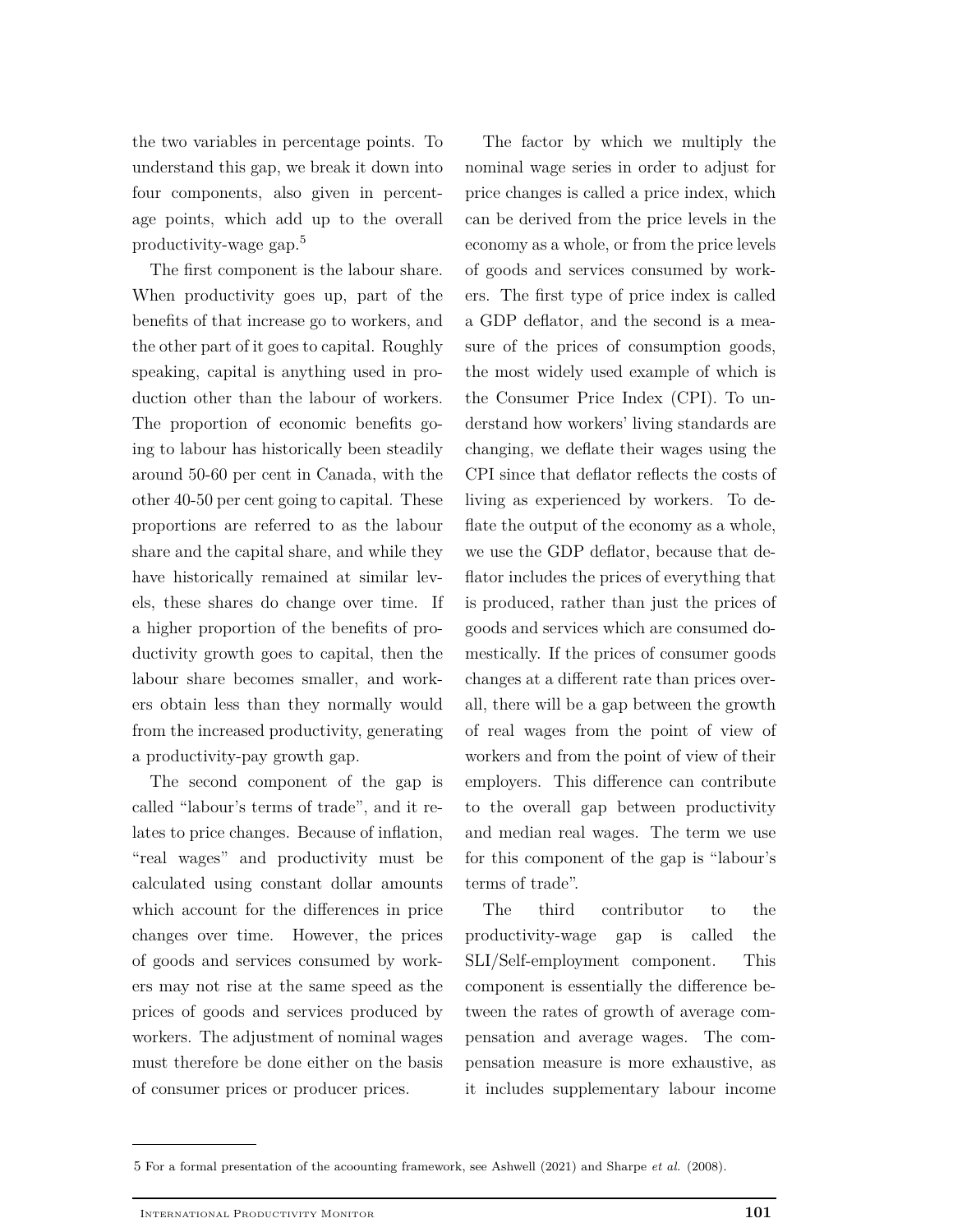(SLI) and an estimate of labour income for the self-employed, in addition to wages. SLI refers to compensation that employees receive from their employers beyond their regular wages, salaries and commissions, such as contributions to pension plans and to employment insurance. The labour component of self-employment income is estimated ("imputed") because there is no way of directly measuring how much of the income of the self-employed can be characterized as labour income as opposed to capital income, since these workers tend to invest both their time and their capital into their endeavors.

The final component is wage inequality, as proxied by the difference in growth rates of average and median wages. The average hourly wage is obtained by adding up wage income of all workers and dividing it by the number of total hours worked in a year. The median hourly wage is the wage received by the worker in the very middle of the wage distribution. Put another way, the median wage is the wage of the worker for whom the number of people who earn more is equal to the number of workers who earn less. If workers in the top of the distribution enjoy faster wage growth than everyone else, then the average wage will rise faster than the median wage.<sup>6</sup> The inequality component measures the difference between the rates of growth between median and average wages. With this fourth component in place, we

can fully explain the gap between productivity and median hourly wages.<sup>7</sup>

## **Empirical Results**<sup>8</sup>

## **The Labour Productivity and Median Wage levels**

Chart 1 shows trends in the absolute levels of labour productivity, defined as real output per hour expressed in 2012 dollar, and real hourly median wages, also expressed in 2012 dollars, in Canada from 1976 to 2019. In 1976, the median wage in Canada was \$16.40 per hour. Labour productivity was \$37.60 per hour. In other words, the median worker received 43.5 pent cent of the amount of output produced in an hour of work.

By 2019, the median wage had grown to \$17.40 and the level of labour productivity to \$60.20. The median wage was now only 28.8 per cent of the average level of labour productivity. This development reflected the relative growth rates of the median wage and labour productivity over the period. Indeed, the median wage only increased 6 per cent from 1976 to 2019 while productivity was up by 60 per cent.

The median wage/productivity ratio will rise when the growth rate of the median wage exceeds that of the productivity growth. It will fall when the median wage advances less rapidly than productivity, as was the case in the 1976-2019 period. Equitable sharing of productivity gains for

<sup>6</sup> It is worth noting that if the poorest workers benefit faster than everyone else, then the same phenomenon is observed: faster growth in the average than in the median. For this reason it is important to dig deeper into how the benefits of productivity are distributed among workers as done in Ashwell (2021).

<sup>7</sup> For an algebraic presentation of the framework, see Ashwell (2021) and Sharpe *et al.* (2008).

<sup>8</sup> See the online Appendix for data sources and variable definitions.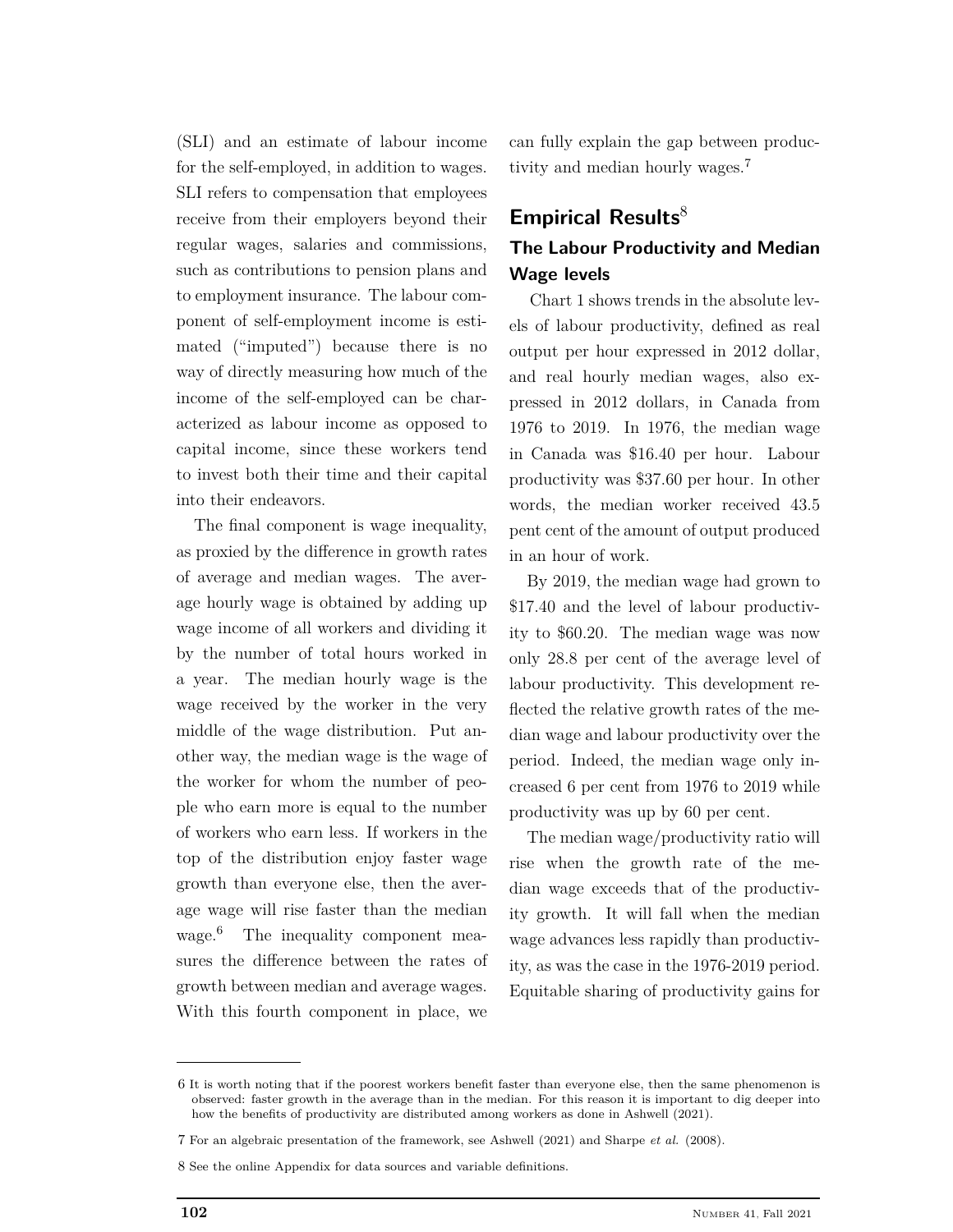



**Panel A: Absolute Level in 2012 dollars**





*Source:* Statistics Canada, See Data Appendix T3 and T10 for more details.

workers is defined as the same growth rates of median wages and productivity. Equitable sharing of productivity growth does not mean that workers receive the total value of the output they produce.

It can be noted that the absolute level of the median wage can rise even when the median wage/productivity ratio is falling,

The focus of this article is on the gap in growth rates of the median wage and productivity. It is this growth rate differential that determines the path of the median wage/productivity ratio.

## **The Productivity Median-Wage Gap Growth, 1976-2019**

Panel A of Chart 2 shows the gap between growth in productivity and median wages in Canada for the overall 1976-2019 period, for four cyclically neutral peak-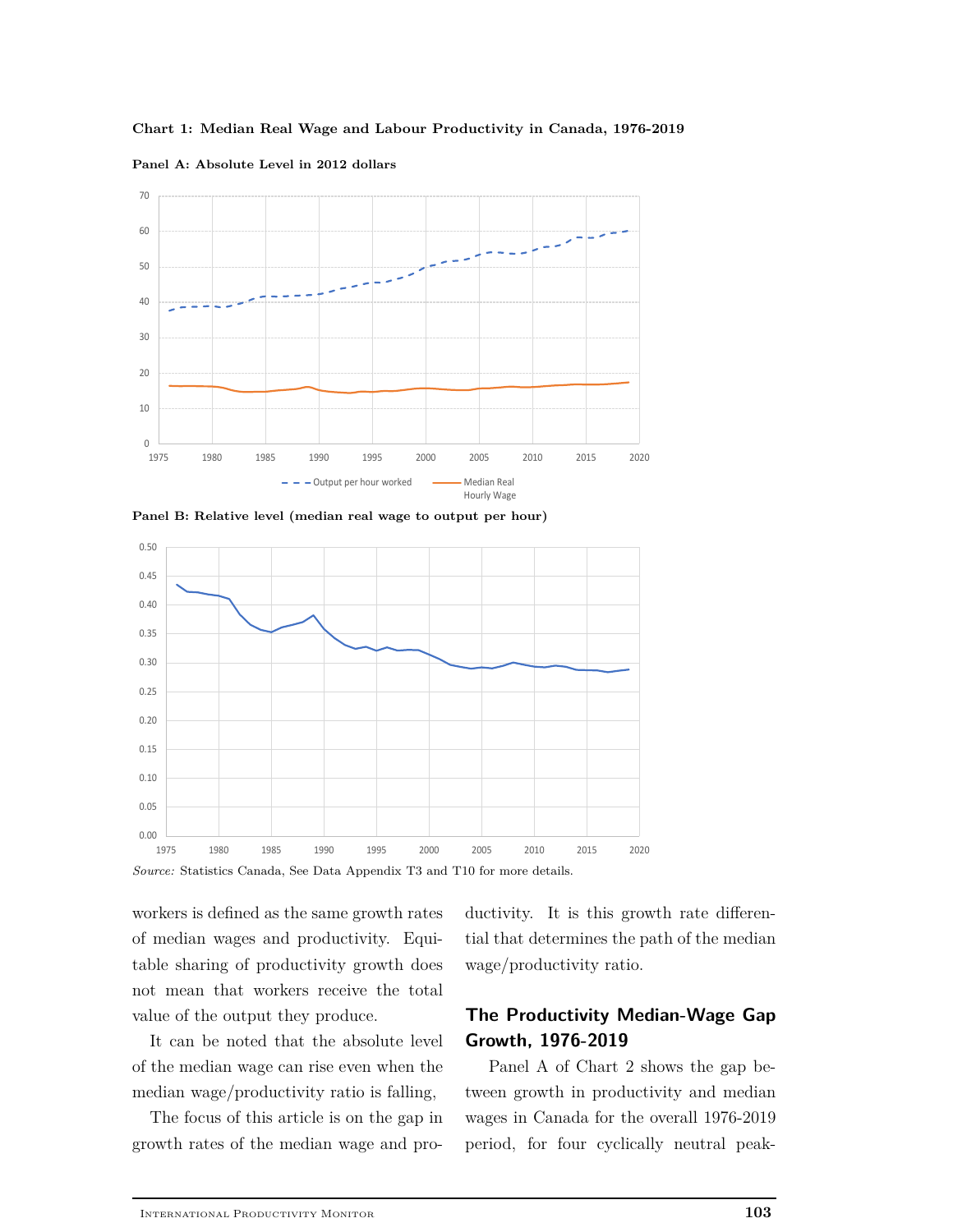**Chart 2: Productivity Gap and Median-Wage Growth, 1976-2019 and Sub-periods**

**Panel A: Productivity-median hourly wage gap ( percentage outputs per year)**



**Panel B: Productivity and median wages, (average annual rate of change)**





*Source:* Center for the Study of Living Standards (CSLS).

to-peak business cycles (1981-1989, 1989- 2000, 2000-2008, 2008-2019) and for the incomplete business cycle at the start of the period of data availability (1976-1981). Panel B shows the growth rate for productivity and median wages.<sup>9</sup>

Chart 3 shows the time series between 1976 and 2019 for labour productivity and real median wages and three other series that can be used used to identify the factors

<sup>9</sup> See Appendix Table 1 for the growth rates for the components of the gap for all periods. Appendix Table 2 for the absolute contributions of the components to the gap in all periods, and Appendix 3 for the relative contributions. See Appendix Chart 1 for the labour shares, Appendix Chart 2 for the labour terms of trade, Appendix Chart 3 for the difference between total compensation and wage, and Appendix Chart 4 for the inequality component as expressed by the ratio of average to median wages.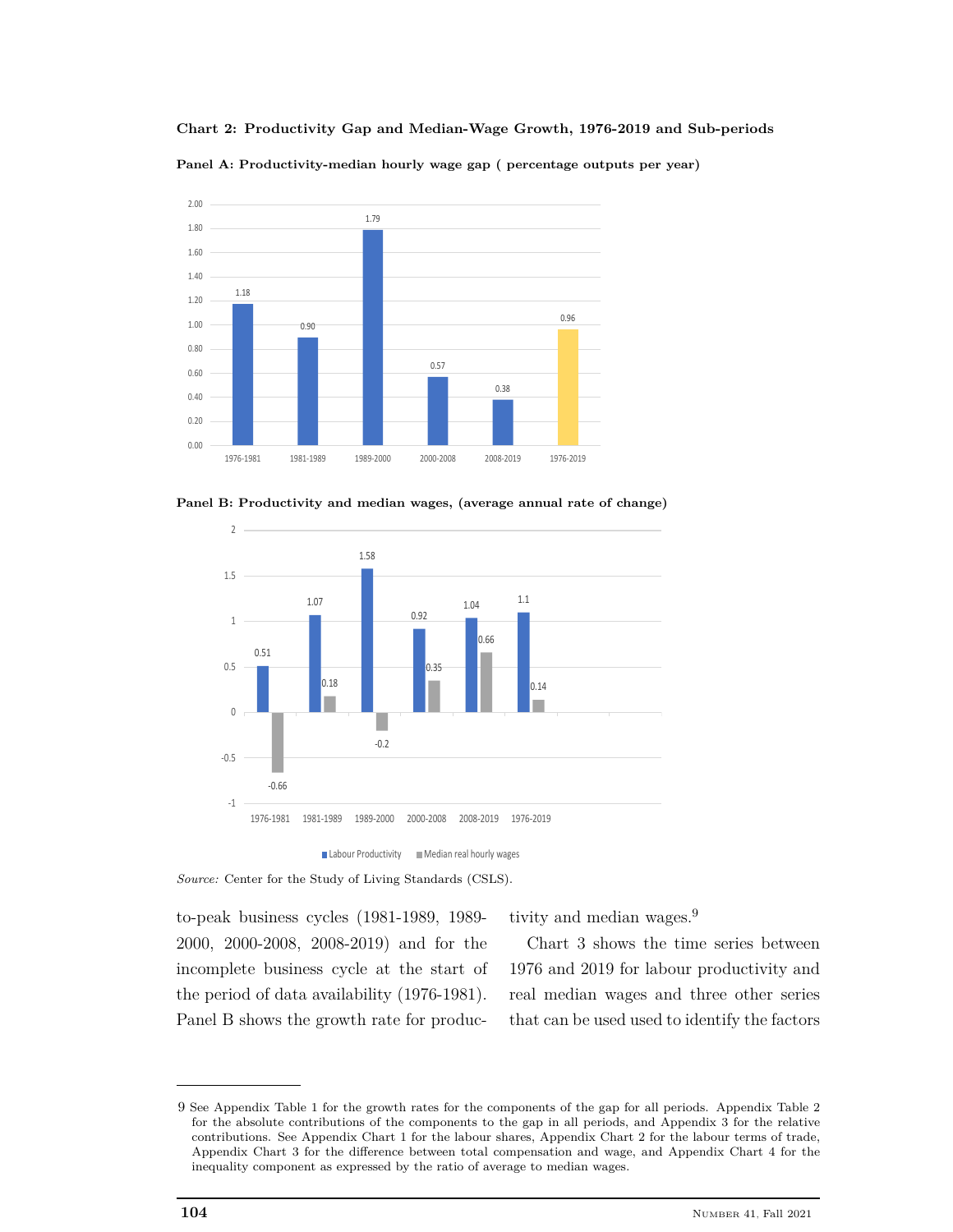



explaining the productivity-median wages gap. These series are labour compensation deflated by the GDP deflator, labour compensation deflated by the CPI, and average wages. The overall gap for the complete 1976-2019 period was 0.96 percentage points.

Based on the accounting framework presented earlier in the article, growing inequality between average and median worker wages accounted for 48 per cent of this gap, while a decrease in labour's terms of trade and in the labour share of GDP each account for roughly 25 per cent. Differences between the growth rate of supplementary labour income and the labour component of self-employed income and wage income account for the remaining part of the gap.

# **Change in the Productivity-Median Wage Gap Between 1976-2000 and 2000-2019**

The size of gap between labour productivity growth and median wage growth in Canada in the first two decades of the 21st century was one third that of the last quarter of the 20th century: 0.46 percentage versus 1.36 points. The median worker has still not been fully benefiting from labour productivity growth, but he or she is doing much better. In 1976-2000, median wage growth was negative, resulting in the median worker receiving no benefit from labour productivity growth of 1.19 per cent per year. In contrast, in 2000-2019 median pay grew 0.53 per cent per year, slightly more than half the rate of productivity growth (0.99 per cent). In the 2013-2019 period the situation improved further, with median wage growth rising to three quarters of productivity growth.

This section provides an in-depth examination of the relative improvement in median pay relative to productivity first from an accounting perspective and then

*Source:* Statistics Canada, see Data Appendix for details.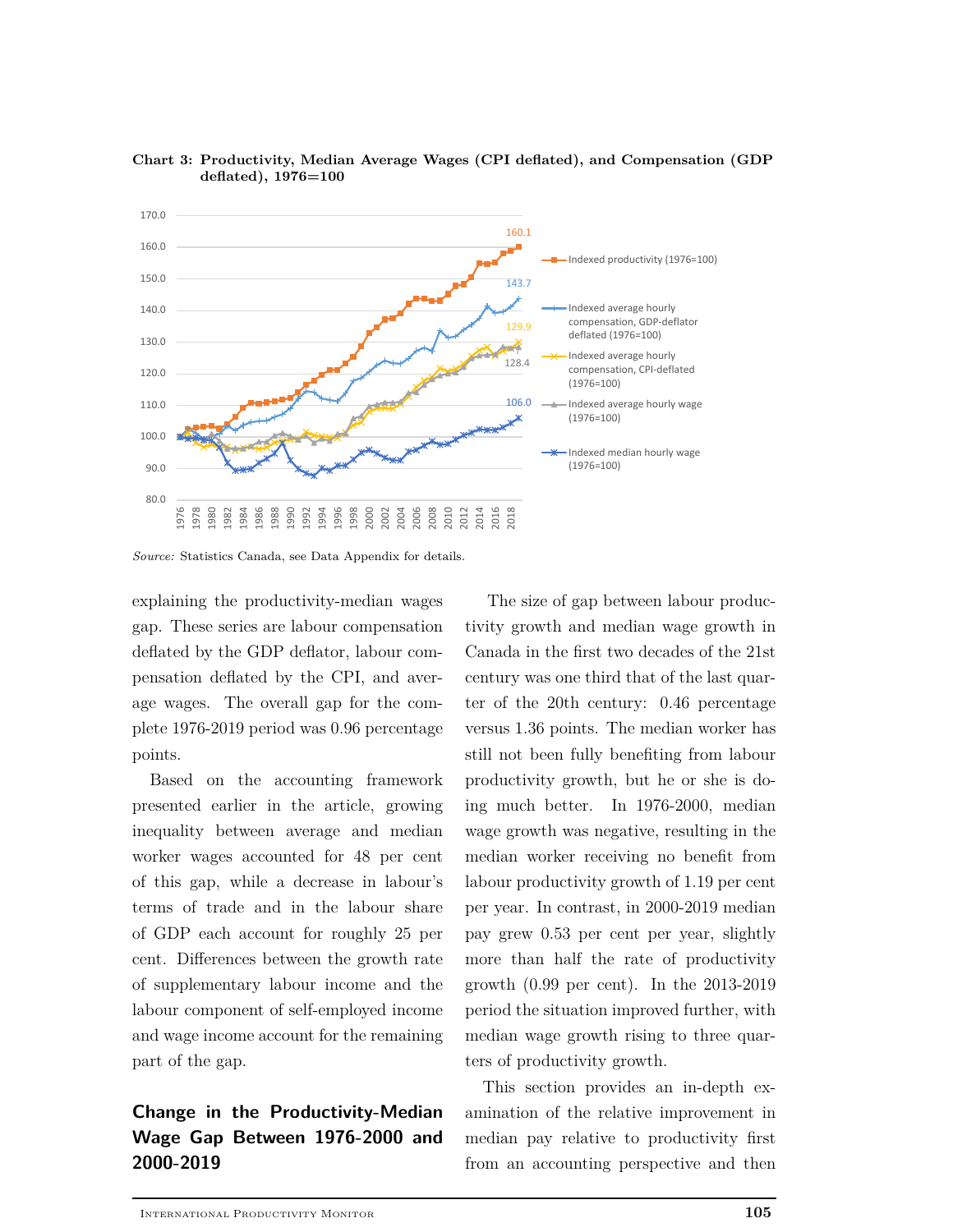|  |  | Table 1: Basic trends (per cent annual growth) |  |  |  |  |
|--|--|------------------------------------------------|--|--|--|--|
|--|--|------------------------------------------------|--|--|--|--|

| 1976-<br><b>2000</b> | 2000-<br>2019 | <b>Difference</b><br>between periods | Percentage<br>contributions |
|----------------------|---------------|--------------------------------------|-----------------------------|
| 1.19                 | 0.99          | $-0.2$                               | 22.2                        |
| $-0.4$               | $-0.06$       | 0.34                                 | $-37.8$                     |
| 0.78                 | 0.93          | 0.15                                 | $-16.7$                     |
| 0.32                 | 0.98          | 0.66                                 | $-73.3$                     |
| 0.39                 | 0.83          | 0.44                                 | $-48.9$                     |
| $-0.17$              | 0.53          | 0.7                                  | $-77.8$                     |
| $1.36\,$             | 0.46          | $-0.9$                               | 100                         |
|                      |               |                                      |                             |

A. Real output per hour worked, constant 2012 dollars. Source: Statistics Canada, see Data Appendix T1 for details B. Total nominal labour compensation divided by total nominal GDP. Growth rate here shows change in that fraction. Total labour compensation includes imputed labour income for self-employed. Source: Statistics Canada,

see Data Appendix T5 for details

C. Total labour compensation (including imputed labour income of self-employed and SLI) divided by total hours worked, deflated with implicit GDP deflator. Source: Statistics Canada, see Data Appendix T6 for details

D. Total labour compensation (including imputed labour income of self-employed and SLI) divided by total hours worked, deflated with CPI. Source: Statistics Canada, see Data Appendix T6 for details

E. Average annual income from wages, salaries and commissions (excl. self-employed), divided by average hours worked (PA, incl. self-employed), deflated with CPI. Source: Statistics Canada, see Data Appendix T10 for details F. Median annual income from wages, salaries and commissions (excl. self-employed), divided by median hours worked, deflated with CPI. Source: Statistics Canada, see Data Appendix T10 for details

G. Labour productivity (A) minus median hourly wages (E)

*Sources:* The Centre for the Study of Living Standards (CSLS).

in terms of the fundamental factors driving the relationship. The growth rates of the components of the productivity-median wage relationship in 1976-2000, 2000-2019 and between the periods are first discussed, and the contribution of the four components of the decomposition examined. Developments in Canada between the two periods are compared with those in the United States and the United Kingdom.

#### **1976-2000**

From 1976 to 2000, labour productivity, defined as output per hour worked in the total economy advanced at a 1.19 per cent average annual rate (Table 1). In contrast, real hourly median wages actually fell 0.17 per cent per year. This resulted in a 1.36 percentage point annual gap between the growth rates of productivity and median pay. Three factors contribute roughly equally to this gap. First, the labour share

of nominal income fell from 69.5 per cent of gross value added in 1976 to 63.1 per cent in 2000, a 0.40 per cent average annual rate of decline. This development accounts for 0.40 points or 30 per cent of the gap (Table 2 and 3).

Second, wage inequality rose as real hourly average wages grew 0.39 per cent per year, compared to -0.17 per cent for median wages, a difference of 0.56 points or 41 per cent of the total 1.36 point gap.

Third, the CPI rose at a much faster rate than the GDP deflator in 1976-2000, 4.78 per cent per year versus 4.30 per cent, a difference of 0.46 per cent per year. This meant that the consumer wage rose more slowly than the producer wage. Average hourly compensation deflated by the CPI rose 0.32 per cent per year compared to 0.78 per cent for average hourly compensation deflated by the GDP deflator. The difference of 0.46 points accounted for 34

<sup>10</sup> The fourth factor, non-wage labour market income, made only a very small contribution to the gap. This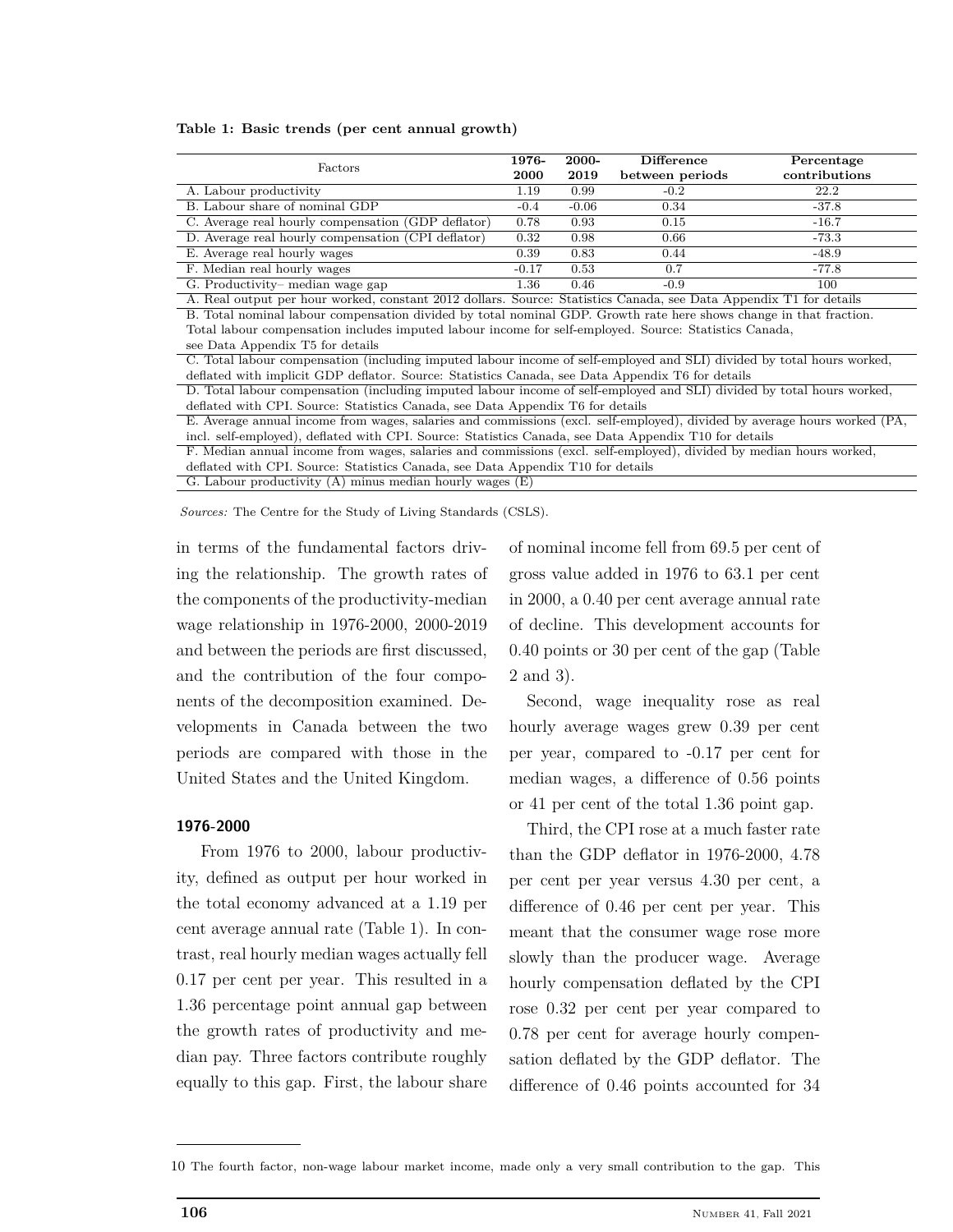| <b>Factors</b>                                                                                                     | 1976-2000 | 2000-2019 | Difference between periods | <b>Percentage Contributions</b> |  |  |  |  |
|--------------------------------------------------------------------------------------------------------------------|-----------|-----------|----------------------------|---------------------------------|--|--|--|--|
|                                                                                                                    | $\bf{A}$  | (B)       | $(C)= (B)-(A)$             | $(D) = (C)/-0.90*100$           |  |  |  |  |
| A. Inequality                                                                                                      | 0.56      | 0.3       | $-0.26$                    | 28.9                            |  |  |  |  |
| B. Labour's share of income                                                                                        | 0.4       | 0.06      | $-0.34$                    | 37.8                            |  |  |  |  |
| C. Labour's terms of trade                                                                                         | 0.46      | $-0.05$   | $-0.51$                    | 56.7                            |  |  |  |  |
| D. SLI/Self-employment                                                                                             | $-0.06$   | 0.14      | 0.2                        | $-22.2$                         |  |  |  |  |
| G. Sum of factors                                                                                                  | 1.36      | 0.46      | $-0.9$                     | 100                             |  |  |  |  |
| A. Average real hourly wages (E) minus Median real hourly wages (F)                                                |           |           |                            |                                 |  |  |  |  |
| B. Total nominal labour compensation divided by total nominal GDP (C)                                              |           |           |                            |                                 |  |  |  |  |
| C. Average real hourly compensation deflated with GDP deflator (C) minus Average real hourly compensation deflated |           |           |                            |                                 |  |  |  |  |
| using $CPI$ $(D)$                                                                                                  |           |           |                            |                                 |  |  |  |  |
| D. Average real hourly compensation $(D)$ minus average real hourly wage $(E)$                                     |           |           |                            |                                 |  |  |  |  |
| G. Sum of all factors                                                                                              |           |           |                            |                                 |  |  |  |  |

**Table 2: Explanatory Factors for Productivity-Median Wage Gap (percentage points)**

*Sources:* The Centre for the Study of Living Standards (CSLS).

**Table 3: Explanatory Factors for Productivity-Median Wage Gap (percentages)**

| Factors                  | 1976-2000 | 2000-2019 | Difference between<br>Periods |
|--------------------------|-----------|-----------|-------------------------------|
| Inequality               | 41.3      | 65.9      | 24.6                          |
| Labour's share of income | 29.5      | 13.2      | $-16.3$                       |
| Labour's terms of trade  | 33.9      | $-10.4$   | $-44.3$                       |
| SLI/Self-employment      | $-4.7$    | 31.4      | 36.1                          |

*Sources:* The Centre for the Study of Living Standards (CSLS).

per cent of the gap between productivity and median pay growth.<sup>10</sup>

## per cent to the much smaller productivitymedian wage gap of 0.46 percentage points.

#### **2000-2019**

After 2000, the productivity-median wage growth gap fell by two thirds (0.90 points) from 1.36 points to 0.46 points. All three factors that made large positive contribution to the gap in 1976-2000 made smaller contributions, or even negative contributions in 2000-2019 (Table 2). After falling significantly in the last quarter of the 20th century, the labour share stabilized in the first two decades of the 21st century of income more or less stabilized (63.1 per cent in 2000 versus 62.4 per cent in 2019). This factor now only contributed 0.06 percentage points or 13

Wage inequality continued to grow after 2000, but the pace was around one half that of the pre-2000 period. Median wages lagged average wages by 0.30 points from 2000 to 2019 (0.53 per cent versus 0.83 per cent), down from 0.56 points in 1976-2000. This represented about two thirds of the 0.46 point productivity-median wage gap.

In contrast to the pre-2000 period when the CPI inflation exceeded that of the GDP deflator, after 2000 CPI growth was 0.05 percentage points less that GDP deflator growth (1.88 per cent versus 1.93 per cent). This means that average hourly compensation deflated by the CPI rose 0.05 percentage points more per year compared to av-

factor encompasses supplementary labour income and the labour component of self-employed income and is included in total labour compensation. Its rate of growth is reflected in the difference between compensation growth and wage growth. As wage growth exceeded compensation growth (0.39 per cent per year versus 0.32 per cent) in 1976-2000, non-wage income grew at a slower rate year than wage income. This factor actually reduced the productivity-median wage gap by 0.07 percentage points or 5 per cent.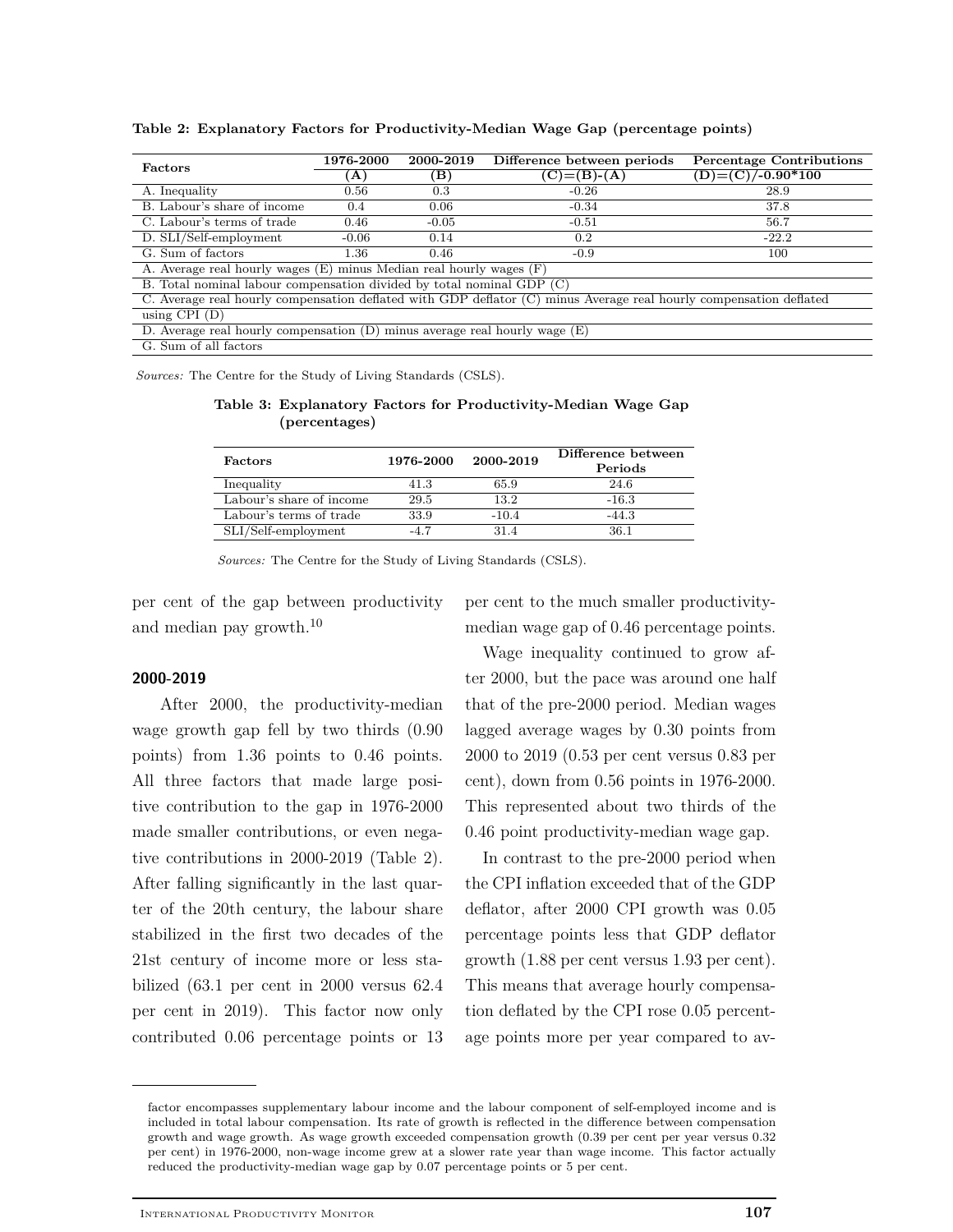erage hourly compensation deflated by the GDP deflator (0.98 per cent versus 0.93 per cent). Instead of contributing significantly to the gap as it did in 1976-2000, labour's terms of trade, defined as the ratio of the trends in CPI inflation to overall economy inflation as expressed by the GDP deflator, improved after 2000 and reduced the productivity-median wage gap.

The fourth factor, non-wage labour market income, which had reduced the gap slightly in 1976-2000, now made a moderate absolute contribution to the gap in 2000-2019, and an important relative contribution. As noted, its rate of growth is reflected in the difference between compensation and wage growth. Compensation growth exceeded wage growth in 2000- 2019 (0.98 per cent per year versus 0.83 per cent) since non-wage income such as employer contributions to social programs such as CPP outpaced the growth of wage income. This factor actually boosted the productivity-median wage gap by 0.14 percentage points or 31 per cent,

#### **Change between 1976-2000 and 2000-2019**

The explanation for the fall in the gap between productivity and median wage growth in Canada between 1976-2000 and 2000-2019 can be approached from two perspectives, first developments in the two variables themselves and second developments in the variables affecting median wages, as discussed above.

Two developments directly explain the fall in the gap by 0.90 points from 1.36 points to 0.46 points after 2000, slower productivity growth and much faster median wage growth. After advancing at 1.19 per cent per year in 1976-2000, labour produc-

tivity growth fell off to 0.99 per cent in 2000-2019 a fall on 0.20 points, or 22 per cent of the fall in the gap. The more dramatic development was the turnaround in median wages. After falling 0.17 per cent per year in 1976-2000, median wages advanced at a 0.57 per cent average annual rate in 2000-2019, an improvement of 0.70 percentage points, or 78 per cent of the fall in the gap,

As was discussed for the 1976-2000 and 2000-2019 periods, four factors mediate the difference between the growth rates of productivity and median wages, the labour share, labour's terms of trade, wage inequality and non-wage income. To understand changes between periods one looks at the changes in the absolute contributions of these four factors to the change in the gap (Table 2). The largest contribution to the fall in the gap was made by labour's term of trade, which has fallen significantly in the pre-2000 period and then slightly improved after 2000. This factor experienced a 0.51 point turnaround between periods and thus accounted for 57 per cent of the change in the gap, The relative stabilization of the labour's share after 2000, after falling before 2000 contributed 0.26 points to the fall in the gap or 38 per cent. Even though wage inequality was still rising after 2000, it was advancing at a slower pace. This change in growth rates between periods meant that the contribution of this factor fell 0.26 points, accounting for 29 per cent of the 0.90 point fall in the gap, the final factor is the growth of non-wage income, after making a negative contribution to the gap in 1976-2000 and a positive contribution in 2000-2019, the difference between these two contributions was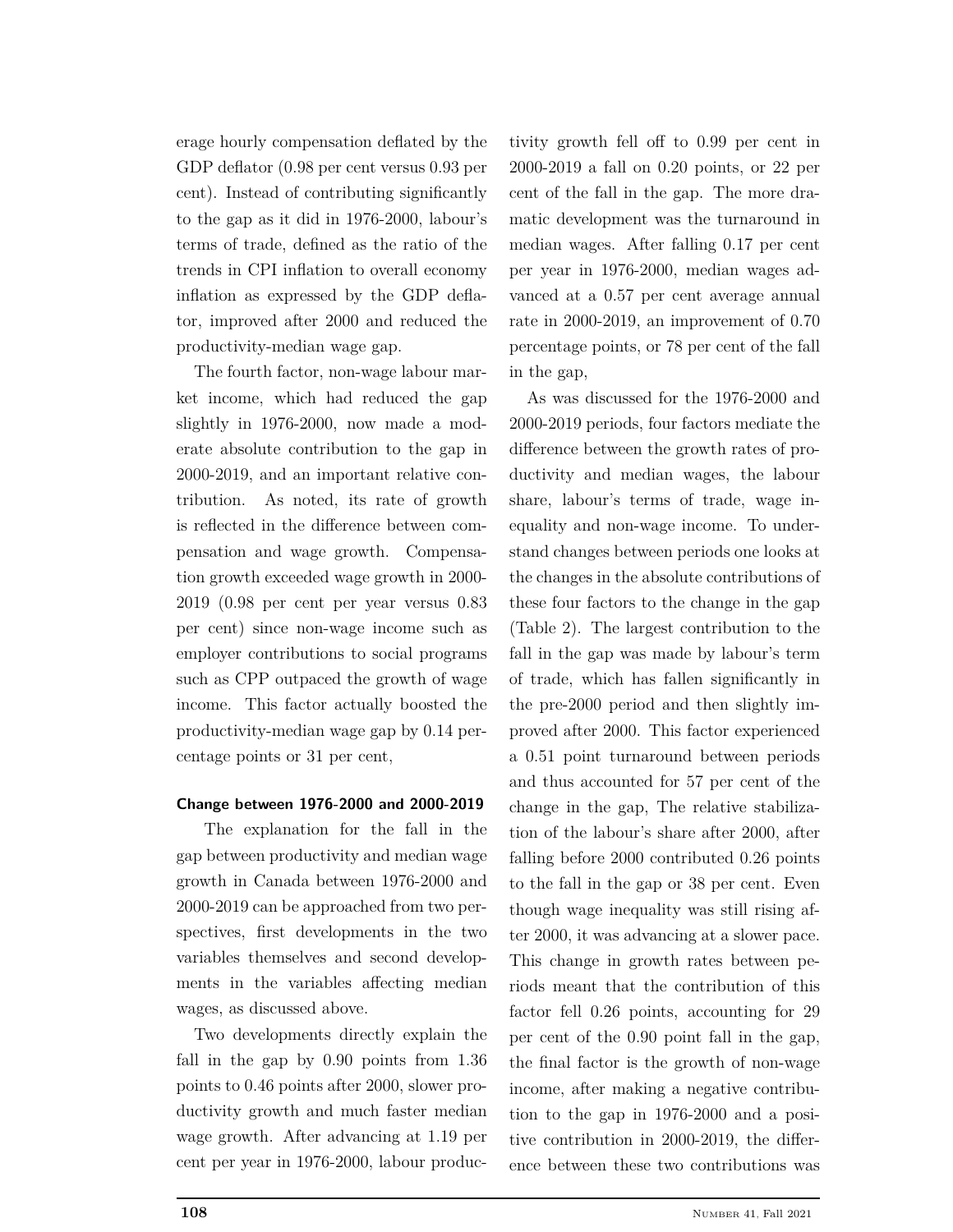| Table 4: The Progressive Positive Improvement of the Economic Situation |
|-------------------------------------------------------------------------|
| of the Median Worker in Canada (average annual per cent or              |
| percentage point change)                                                |

|           |         | Year & change Median Wage (%) Prod-Median Wage Gap | Median wage/       |  |  |
|-----------|---------|----------------------------------------------------|--------------------|--|--|
|           |         |                                                    | Prod Growth $(\%)$ |  |  |
| 1976-2000 | $-0.17$ | 1.36                                               | $-14$              |  |  |
| 2000-2019 | 0.53    | 0.46                                               | 54                 |  |  |
| change    | 0.7     | $-0.9$                                             | 68                 |  |  |
| 2000-2008 | 0.35    | 0.57                                               | 38                 |  |  |
| 2008-2019 | 0.66    | 0.38                                               | 63                 |  |  |
| Change    | 0.31    | $-0.19$                                            | 25                 |  |  |
| 2008-2013 | 0.55    | 0.5                                                | 52                 |  |  |
| 2013-2019 | 0.75    | 0.28                                               | 73                 |  |  |
| Change    | 0.2     | $-0.22$                                            | 21                 |  |  |

*Sources:* CSLS estimates based Appendix Table 1.

0.20 points. Unlike the other factors that were working in the same direction to reduce the gap 0.90 points between periods, this factor worked to increase the gap.

#### **Developments Since 2000 in Canada**

Just as the gap between productivity and median wage growth fell, and sharing of productivity gains for the median worker improved, between the 1976-2000 and 2000-2019 periods in Canada, the same trends are observed after 2000 in the 2000- 2008 and 2008-2019 subperiods (Appendix Table 1). The gap between productivity and median wage gap growth fell from 0.57 points in 2000-2008 to 0.38 points in 2008-2019 due largely to the virtual end the upward trend in wage inequality with the pick-up in median wage growth (0.66 per cent versus 0.35 per cent). The share of productivity gains going to the median worker rose from 38 per cent to 63 per cent.

A disaggregation of the 2008-2019 period into 2008-2013 and 2013-2019 sub-periods shows a continued improvement of the economic situation of the median worker in the more recent sub-period. The gap between productivity and median wage growth fell from 0.50 points in 2008-2013 to 0.28 points in 2013-2019 due largely to the virtual end of the upward trend in wage inequality with the pick-up in median wage growth (0.75 per cent versus 0.55 per cent). The share of productivity gains going to the median worker rose from 52 per cent to 73 per cent between period.

In summary, a comparison of the economic situation of the median worker in Canada shows a progressive improvement over time (Table 4). Between the last quarter of the 20th century and the most recent 2013-2019 sub-period, the rate of growth of median pay has risen from -0.17 per cent per year to 0.75 per cent, the productivitymedian wage gap, although still positive has shrunk from 1.46 points to 0.28 points, and the proportion of productivity growth that the median worker received has shifted from nothing (-14 per cent) to 73 per cent.

## **Comparison with Developments in the United States**

The fall in the gap between productivity and median wage growth identified in Canada after 2000 has also been observed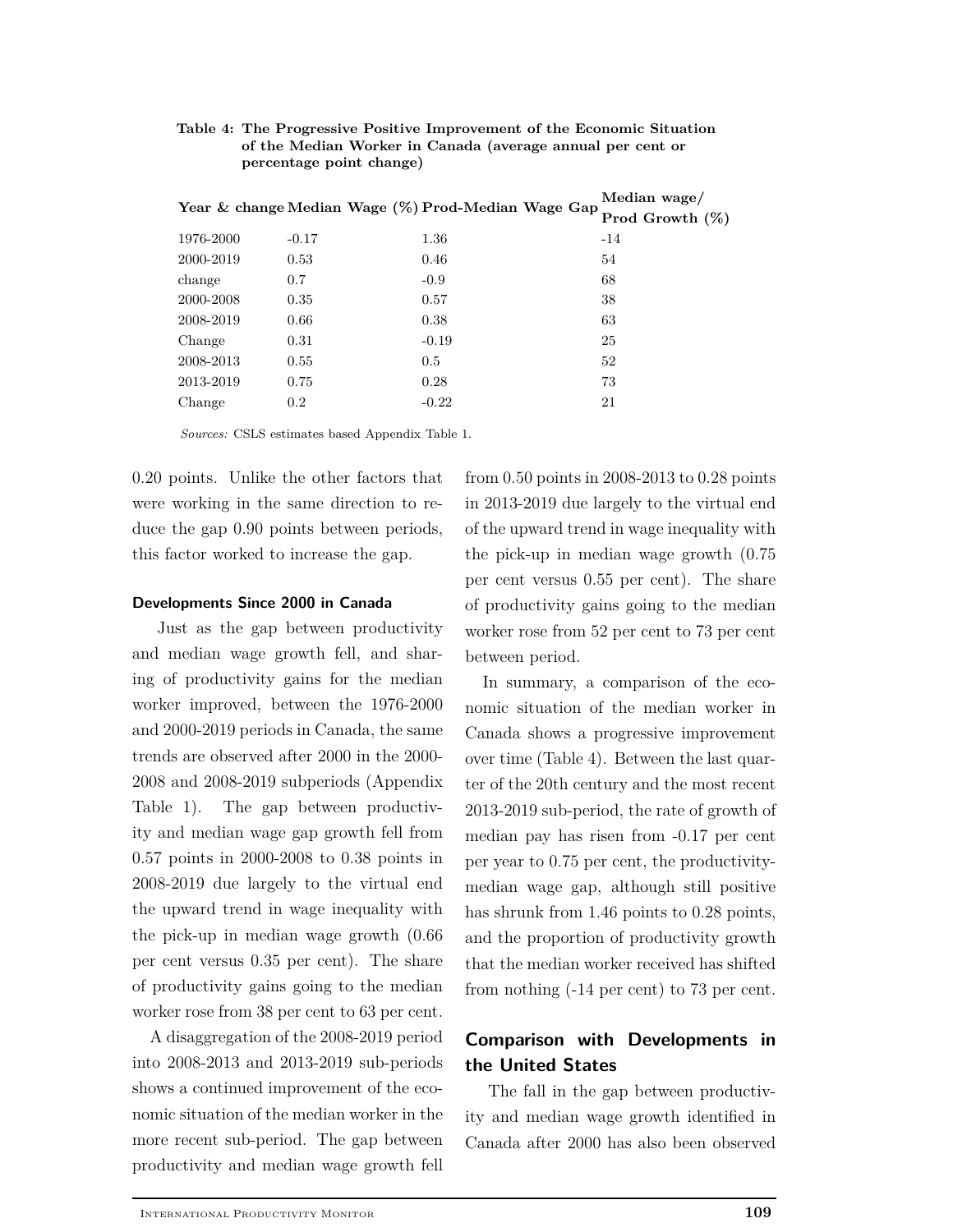|                                     | $Pre-2000$ |                  | $Post-2000$ |                                                                    | Change between        |      |                                   |                                 |                                               |
|-------------------------------------|------------|------------------|-------------|--------------------------------------------------------------------|-----------------------|------|-----------------------------------|---------------------------------|-----------------------------------------------|
| Countries                           |            |                  |             |                                                                    |                       |      | periods                           |                                 |                                               |
|                                     | (A)        | wage $(B)$ $(C)$ |             | Productivity Median Gap Productivity<br>$\left( \mathrm{D}\right)$ | Median<br>Wage<br>(E) | (F)  | Gap Productivity<br>$(G)=(D)-(A)$ | Median<br>Wage<br>$(H)=(E)-(B)$ | Gap<br>$(I)=\left( F\right) -\left( C\right)$ |
| US-Mishel<br>$(1973 - 2000)$        | 1.49       | 0.13             | 1.36        | 1.5                                                                | 0.41                  | 1.09 | 0.01                              | 0.28                            | $-0.27$                                       |
| <b>GSS</b><br>$(1976 - 2000)$       | 1.2        | $\theta$         | 1.2         | 1.5                                                                | 0.7                   | 0.8  | 0.3                               | 0.7                             | $-0.4$                                        |
| UK<br>$(1981-1996$ and $2007-2019)$ | 2.38       | 1.51             | 0.87        | 0.2                                                                | 0.17                  | 0.03 | $-2.18$                           | $-1.34$                         | $-0.84$                                       |
| Canada                              | 1.19       | $-0.17$          | 1.36        | 0.99                                                               | 0.53                  | 0.46 | $-0.2$                            | 0.7                             | $-0.9$                                        |

**Table 5: A Comparison of the Evolution of the Productivity Median Wage Gaps in Canada, US and UK**

*Note:* GSS (Greenspon, Stansbary and Summers) .

in the United States, although to a smaller degree than in Canada, and also in the United Kingdom (Table 5).

Mishel and Bivens (2021)) report that the gap in the United States from 1973 to 2000 was 1.36 points, based on annual gross productivity growth of 1.49 per cent and media wage growth of 0.13 per cent. These growth rates are similar to those in Canada. In the 2000-2019 period, US productivity growth was virtually unchanged at 1.50 per cent, and median wage growth picked up to 0.41 per cent, reducing the growth gap to 1.09 points, This means that the fall in the gap between periods was 0.27 points in the United States about one third of the 0.90 fall in Canada. This smaller fall reflected the much weaker pick-up in median wage growth in the United States than in Canada and the failure of productivity growth to fall off after 2000, as it did in Canada.

Greenspon, Stansbury and Summers (2021) finds results comparable to those of Mishel and Bivens. For the 1976-2000 period, they report labour productivity growth of 1.20 per cent per year with no change in median wages over the period, resulting in a growth gap on 1.20 points per year. In the 2000-2019 period, productivity growth accelerated to 1.50 per cent per year, but median wages picked up even more to 0.70 per cent, with a reduction in the gap to 0.80 points with a fall in the gap of 0.40 points between periods,

As in Canada. the median worker in the United States has failed to fully benefit from labour productivity growth since the 1970s, but the gap has fallen after 2000. According to Mishel and Bivens, the median worker was receiving only 9 per cent of productivity growth in the 1973-2000, a share that rose to 27 per cent after 2000. With stronger median wage growth after 2000, Greenspan, Stanbury and Summers find a much greater sharing of productivity gains for the median worker, from none in 1976-2000 to 50 per cent in 2000-2019. It is interesting to note that around 50 per cent of productivity growth went to the median worker in Canada after 2000. While this represents an obvious improvement over the pre-2000 situation in both countries, it falls well short of the full sharing of the benefits of productivity growth.

Mishel and Bivens (2021:Table 1) use the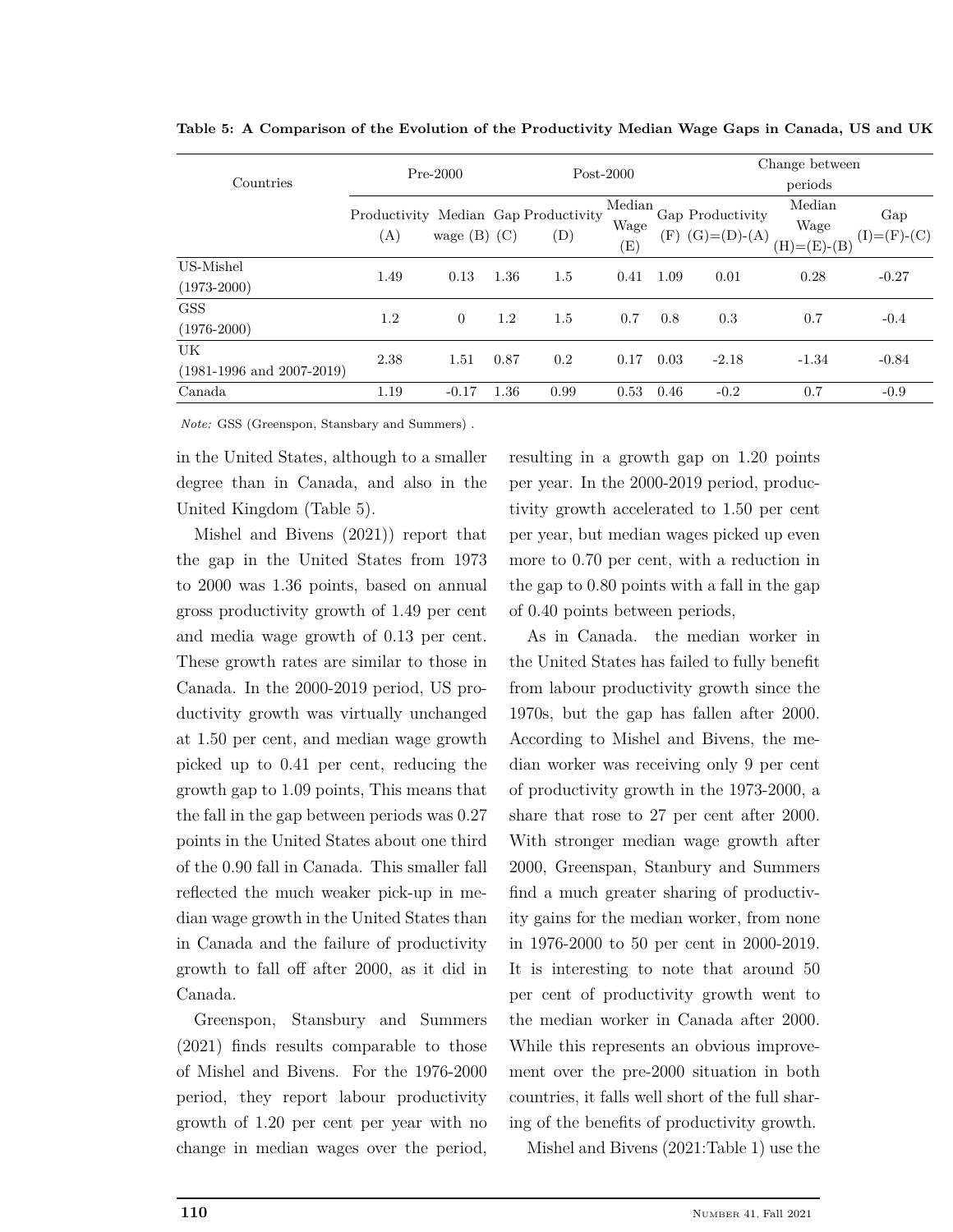same framework to decompose the factors explaining the divergence between productivity growth and median wages for the United States that this article uses for Canada. They find that in the 1973-2000 period it was the large increase in wage inequality that accounted for the lion's share of the gap (o.6 points of x per cent), with no contribution from a falling labour share. After 2000 the contributions of the two factors were similar. The fall in the gap between periods can be explained by the slower pace of increase of wage inequality.in the post-2000 period as well as the virtual end of faster consumer prices growth relative to producer prices. $^{11}$ 

## **Comparisons with Developments in the UK**

In the most recent study on decoupling in the UK (Teichgräber and Van Reenen, 2021), the pre-2000 and post-2000 productivity-median wage gap comparisons requires an analysis of the 1981-1996 and 2007-2019 periods.<sup>12</sup> In the first period labour productivity advanced at a 2.38 per cent per year, compared to 1.51 per cent for median wage growth, a gap on 0.87 points. In the second period, productivity growth collapsed to 0.21 per cent year, but median wage growth also fell to 0.17 per cent. A gap of only 0.04 points. In other words, the gap between productivity and median wage growth fell 0.84 points between periods. But the median worker was enjoying much fast wage growth in the first period when wage growth was strong even though he or she was only receiving 63 per cent of productivity gains, compared to the 81 per cent in the second period when wage growth was virtually non-existent. This is explained by the simple fact that 63 per cent of 2.48 is much greater than 83 per cent of 0.21. It is thus both the magnitude of the productivity growth rate and the sharing of this growth rate that determines the rate of growth of median wages. In the UK the problem for workers in the 21st century (or at least since 2007) has been the collapse of labour productivity growth (Oulton, 2019). In contract, in Canada and the United States, the problem has been the continued unequal sharing of the benefits of productivity growth.

# **Explaining the Progressive Relative Improvement of Median Wages in Canada**<sup>13</sup>

This article has shown that the median worker in Canada fared very poorly during the last quarter of the 20th century, with the median wage falling despite pos-

- 12 Growth rates are also available for the 1997-2007 period, which overlaps both centuries.
- 13 For a review of the literature on the factors affecting wages, see Ashwell (2021).
- 14 See the articles in Banting, St Hilaire, Sharpe (2001) for discussion of economic conditions in Canada bin the 1980s and 1990s.

<sup>11</sup> Like Canada, the productivity-median wage gap has fallen in the United States since 2000. Between the 2000-2007 and 2007-2017 periods, the annual gap fell from 1.73 points to 0.74 points (Mishel and Bivens, 2021: Table 1). But the reasons for this development differ fundamentally between countries. As was noted earlier in Canada the fall in the gap between these periods was driven by the pick-up in median wages. In contrast, in the United States almost all the decline was caused by the massive fall-off in labour productivity growth from 2.19 per cent in 2000-2007 to 1.11 per cent. In 2007-2019. Median wage growth in the United States was actually slower in 2007-2019 than in 2000-2007 (0.33 per cent versus 0.65 per cent.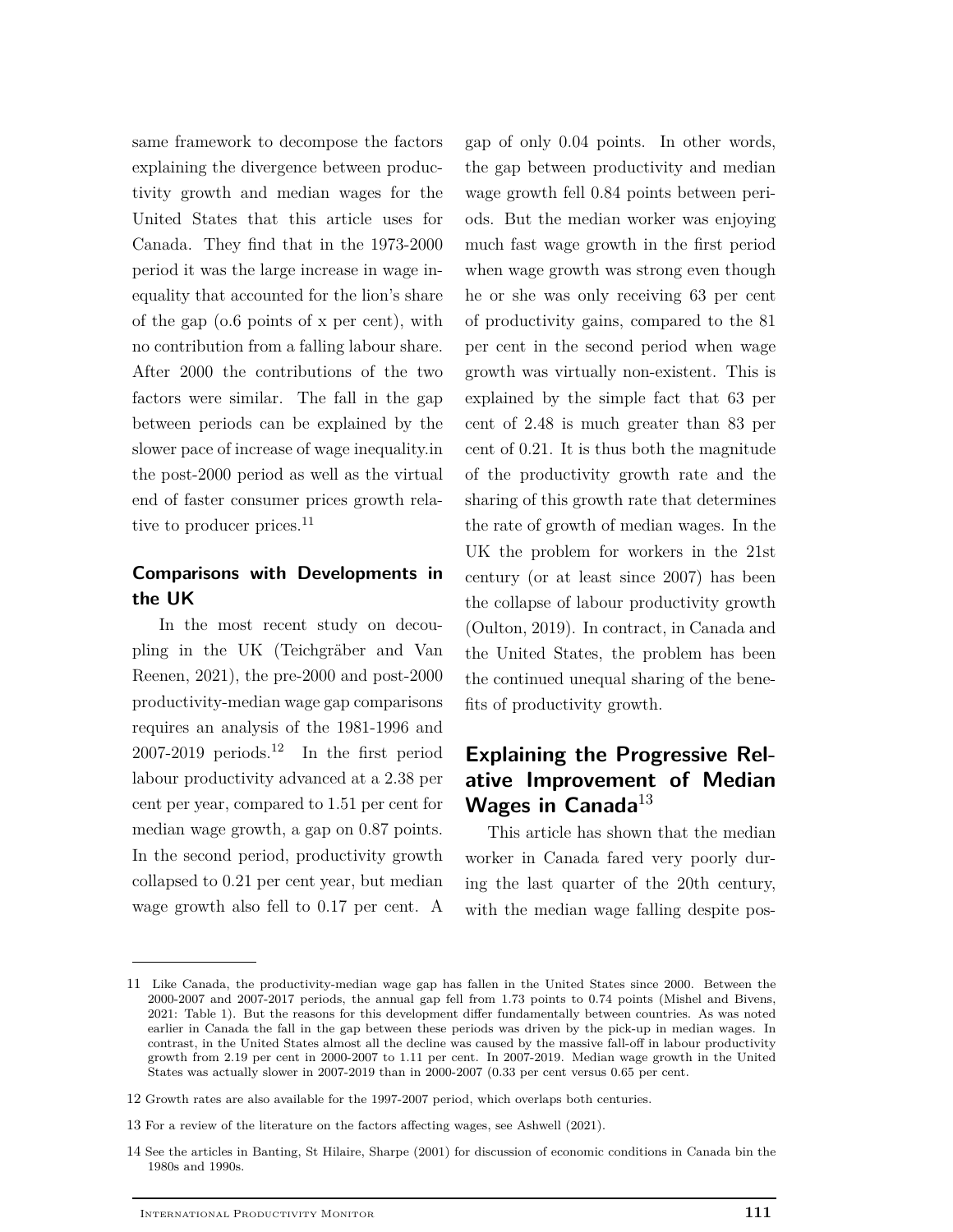**Chart 4: Unemployment Rate in Canada, 1976-2019**



itive productivity growth.<sup>14</sup> The situation has progressively improved during the first two decades of the 21st century, although by the latter part of the period the median worker was still not receiving the full benefits of productivity growth. What explains this relative improvement?

At a general level, it is bargaining power that determines the proportion of productivity growth or gains that goes to workers (Summers and Stansbury, 2020; Dufour and Russell, 2015). Wage growth depends on both the rate of productivity growth and bargaining power so the latter is not the only story to explain wage growth. Weak productivity growth leads to weak wage growth even though bargaining power may remain unchanged, as has been seen in the UK in the 2007-2019 period. But in Canada productivity growth actually fell off after 2000 (0.99 per cent per year in 2000-2019 versus 1.19 per cent in 1976- 2000) so stronger median wage growth is not due to an improved productivity per-

formance. This means that the fall in the productivity-median wage gap in Canada is due to higher growth of the median wage reflecting improved bargaining power of the median worker.

Worker bargaining power is affected by demand and supply conditions in the labour market. Three key determinants of these conditions are the tightness of the labour market, as captured, for example, by unemployment rate, the collective bargaining power of workers as represented by the unionization rate, and globalization as shown by the import share.<sup>15</sup> Mishel and Bivens (2021) show that these three factors account for most of the gap between productivity and median wage growth in the United States over the 1979-2019 period. This article will show that developments on these three factors can account for the 0.90 point fall in the gap in the productivitymedian wage growth in Canada between 1976-2000 and 2000-2019.

<sup>15</sup> The nature of technological change may also be a factor affecting bargaining power, particularly for low-level skill groups who are affected by skill-biased technological change.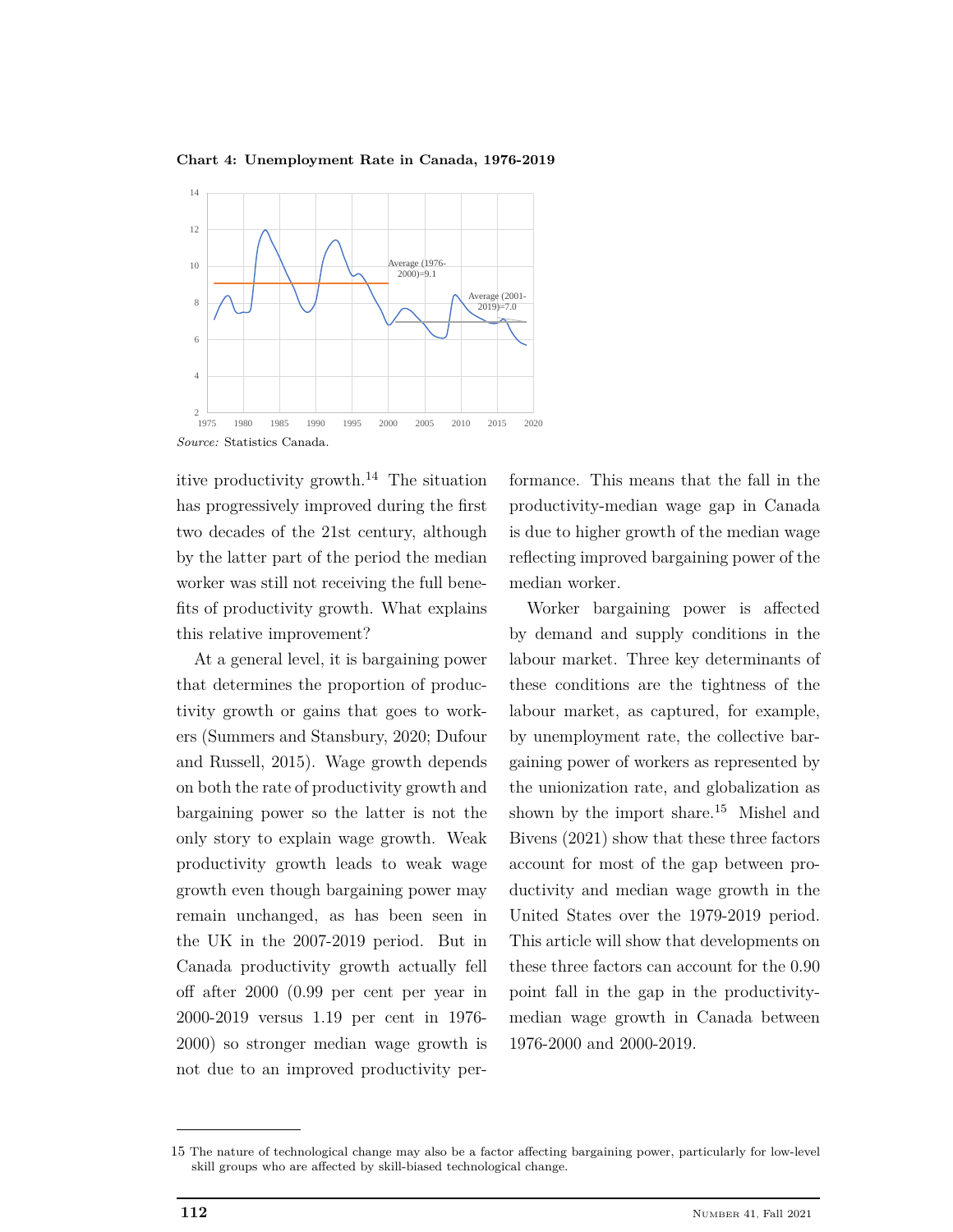

**Chart 5: Unionization Rates in Canada, 1976-2019**

There are many measures of the degree of tightness in the labour market, but the most widely used is the official unemployment.<sup>16</sup> Chart 4 shows the evolution of the unemployment rate in Canada from 1976 to 2019. The downward trend after 2000 is readily apparent. The unemployment rate averaged 9.1 per cent from 1976 to 2000, then fell 2.1 points to average 7.0 per cent in 2001-2019. The recessions in the early 1980s and early 1990s resulted in large spikes in the unemployment rate, which took many years to unwind. The recession in 2008-2009 saw a much smaller run-up in the unemployment rate. In the second half of the 2010s the unemployment rate was fell below 7 per cent, reaching a low of 5.5 per cent in 2019. A key explanation for this improvement in macroeconomic conditions has been the transition from a regime of high real interest rates in the 1980s and 1990s to much lower rates in the 2000s and 2010s.

The high unemployment rate of the last quarter of the 20th century thus contributed to the inability of workers to maintain their purchasing power, with the median wage falling in real terms, despite productivity growth of over 1 per cent per year. The lower unemployment rate after 2000 allowed the workers to obtain higher wages, although still below the pace of productivity advance. Only in the second half of the 2010s when the unemployment rate fell below 7 per cent did median wage growth begin to approach productivity growth (0.75 per cent per year versus 1.03 per cent in 2013-2019).

#### **Collective bargaining power**

The rate of unionization is a well known measure of collective bargaining power. Chart 5 shows the evolution of the unionization rate in Canada from 1976 to 2019. The downward trend is readily apparent, especially before 2000. The unionization rate averaged 35.0 per cent per cent from

**Labour market tightness**

<sup>16</sup> Additional measures of slack in the labour market are job vacancies and labour underutilization measures that include discouraged worker and involuntary part-time workers. These measures are strongly correlated with the unemployment rate.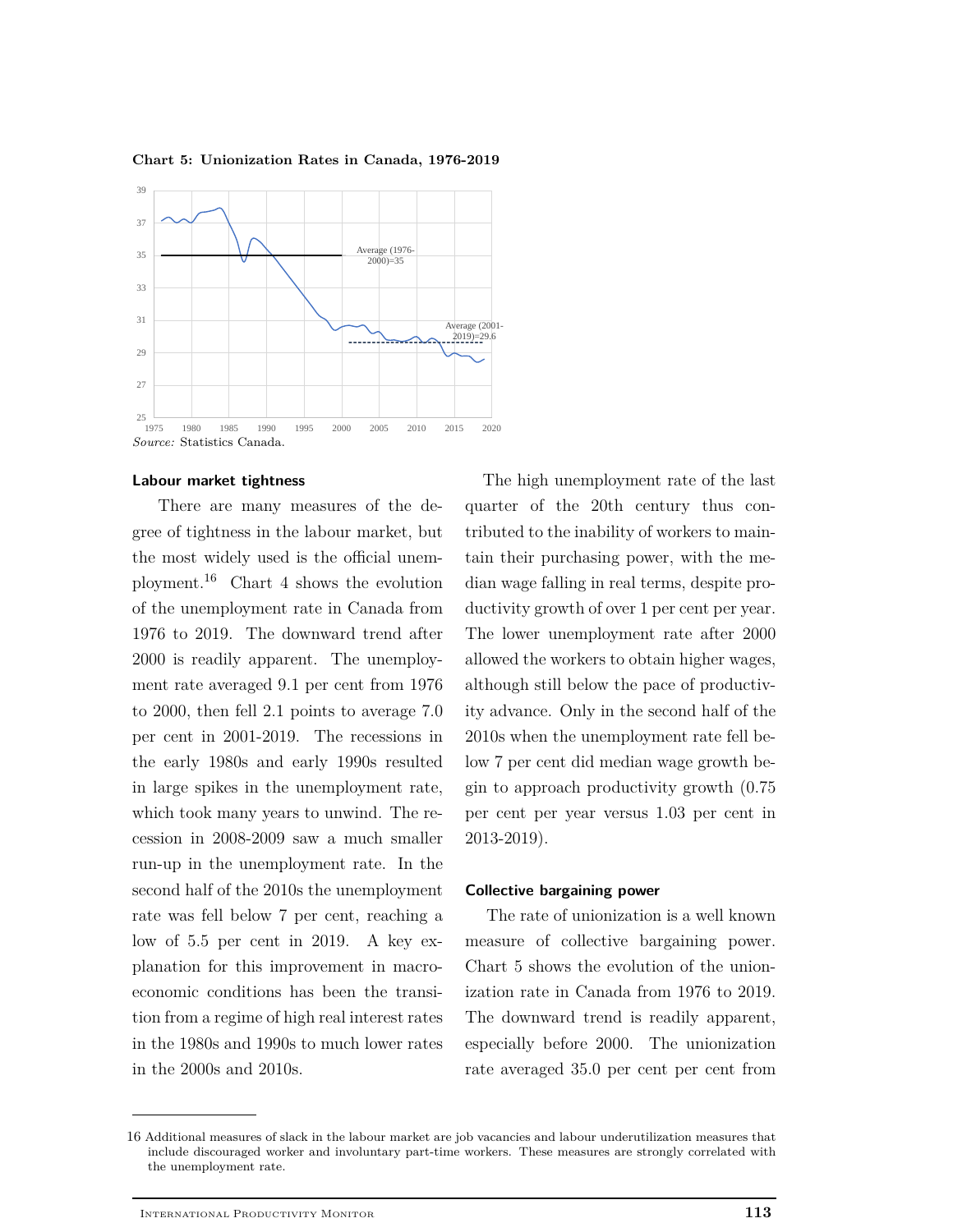

**Chart 6: Merchandise Imports as Share of GDP in Canada, 1976-2019**

1976 to 2000, then fell 5 points to average 29.6 per cent in 2001-2019. There was a strong union movement in Canada in the 1950s, 1960s and 1970s. For a variety of reasons union fortunes started to fall in the mid-1980s, with the unionization rate plummeting from 38 per cent in 1984 to 30.5 per cent in  $2000^{17}$  Since 2000, there has been a continued downward trend although at a much slower pace with the unionization rate, down a further 3 points to 28 per cent by 2019.

The sharply falling unionization rate in

pre-2000 period is consistent with the inability of the median worker to maintain his or her purchasing power.<sup>18</sup> The much smaller declines in the unionization rate after 2000 means the effect of deunionization, such as the adoption of two-tier wage schemes on pay increases, were less allowing, more opportunity for median real wage growth.

#### **Globalization**

Globalization can have myriad impacts on the bargaining power of labour through various channels.<sup>19</sup> A well-used indicator of

<sup>17</sup> For an analysis of this decline, see (Morissette, Schellenberg, Johnson, 2005).

<sup>18</sup> Dufour and Russell (2015) find union membership to be positively correlated with productivity-wage transmission in Canada at the 10 per cent significance level, and Card *et al.* (2004) show evidence that the decline in unionization in the United States and UK has contributed to higher income inequality in those countries. Mishel and Bivens (2021) argue that policy-driven erosions of bargaining power are the primary causes of workers' .

<sup>19</sup> For example, Autor *et al.* (2020) and Schwellnus *et al.* (2017) have documented, how globalization has allowed successful firms to become dominant at a scale which was previously impossible and become so-called "superstar firms". This dominance can translate into monopsony power, meaning that large firms responsible for employing large shares of employees in a particular market have disproportionate power in that market. The scale of these firms can also translate into monopoly power in the product market, meaning they can raise consumer prices and obtain higher profits for capital in the form of monopoly rents, and thus reduce the labour share in that industry (Autor, Katz, Kearney, 2006). Autor *et al.* (2006) and Goldin and Katz (2007) propose the "skills-biased technological change" theory whereby technological changes and automation have led to higher demand for highly-skilled labour and lower demand for workers in the middle and bottom of the earnings distribution, thus increasing inequality. The increasing globalization of production in general and manufacturing in particular has also been proposed as a contributor to rising within-country inequality (Katz Murphy, 1992). Helpman (2016) summarizes the relevant literature on this hypothesis and finds that globalization and trade have had a "significant, yet modest" impact on wage inequality.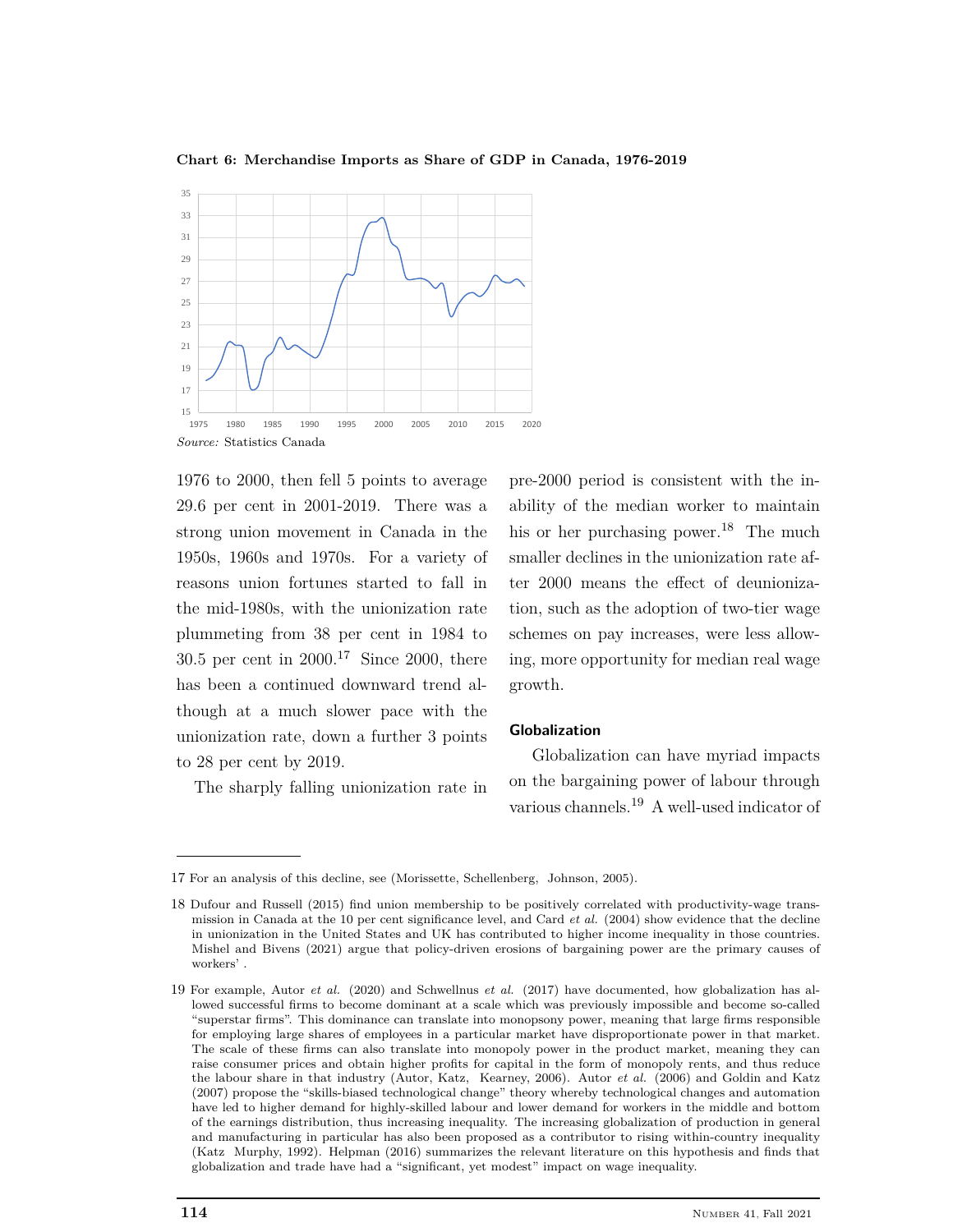globalization is the import share, showing inability to capture the full gains of productivity. Chart 6 shows the evolution of the share of merchandise imports in GDP in Canada from 1976 to 2019. In the pre-2000 period this share was on a strong upward trend, rising from 17 per cent in 1976 to 32 per cent in 2000, with the lion's share of the increase taking place after 1990. After the 2000 peak the import share fell and by 2019 was at 27 per cent, still well above the pre-1990 level.

The jump in the import share from 1990 to 2000 was due to the implementation of the Canada-US Free Trade Agreement (FTA) starting in 1990 and the North American Free Trade Agreement (NAFTA) starting in 1994. These agreements boosted Canada's trade with the United States and Mexico, giving employers the opportunity to relocate production facilities in the country that minimizes labour costs while maintaining market access to all three countries. A number of manufacturers relocated production from Canada to lower-wage locations in the U.S. South and Mexico. The threat of relocation in the manufacturing sector also reduced the bargaining power of workers in wage negotiations and had negative spillover effects on wages in other sectors. The fall in the growth rate of median wages from 0.18 per cent per year in the 1981-1989 period to -0.20 per cent in 1989-2000 is consistent with this reduction in worker bargaining power. By the 2000s after firms had time to adjust to the new trade regimes, some of the downward pressure on wages from lower trade barriers may have dissipated. This is consistent with the pick-up in median wage growth to 0.35 per cent per year in 2000-2008, a turnaround of 0.55 points from 1989-2000.

In addition to the implementation of the FTA and NAFTA in the 1990s, the accession of China to the WTO lead to increased imports from China. The rise in the China's share of total Canadian imports was limited in the 1990s, from 1.8 per cent of total imports in 1990 to 3.4 per cent in 2000 (Murray, 2017:Table x) so this development accounted for little of the overall rise in the import share of GDP in the 1990s. The globalization associated with increase imports from China was concentrated in the first decade of the 21st century when imports from China rose from 3.5 per cent of total Canadian imports in 2000 to 13 per cent in 2010. Since then, the share has exhibited limited further progress at 14 per cent in 2015. This leveling off the negative effect of China trade on bargaining power of Canadian workers with the stabilization of the China import share in the 2010s is consistent with the pick-up of median wage growth to 0.66 per cent in 2008- 2019 from 0.35 per cent in 2000-2008.

### **Conclusion**

Reprising the quotation from *The Economist* at the beginning of this article that it is the median wage, not profit or share price, that is to be used to judge economic progress of an economy or society, one must conclude that progress in Canada over the 1976-2019 has been meager. Both profits and share prices have done well, but the median wage has advanced at only 0.14 per cent per year despite labour productivity growth of 1.10 per cent per year. About one half of this gap of 0.96 points between productivity and median wage growth is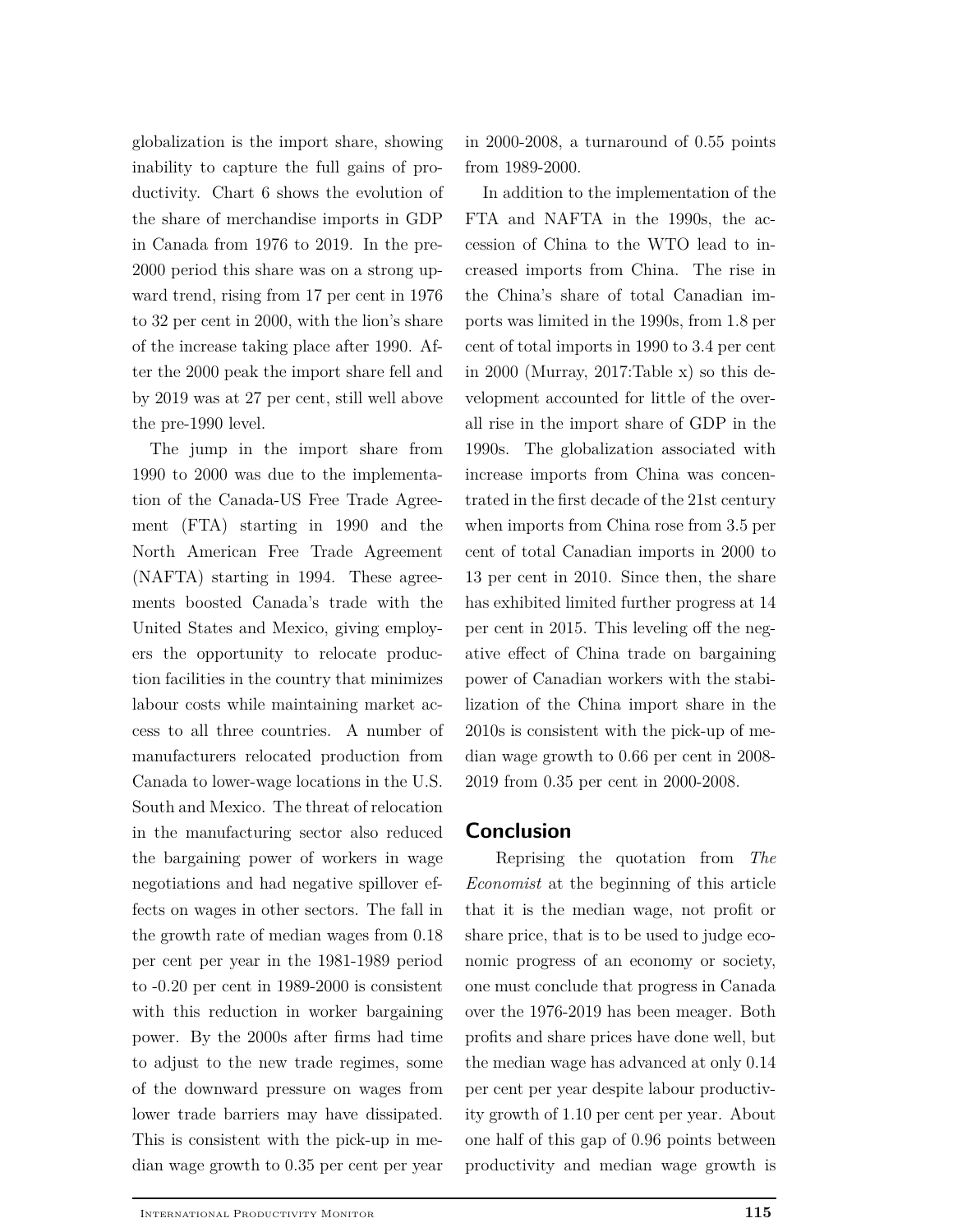due to growing wage inequality, as manifested by faster growth of average versus median wages, with one quarter due to the fall in labour share of income and a second quarter arising from the fall in labour's terms of trade, as reflected in the faster increase in the CPI compared to the GDP deflator. The median worker's limited economic progress reflects their weak bargaining power to obtain wage increases from employers, compared to workers in the top half of the wage distribution who did considerably better. This weak bargaining power of the median worker in turn reflects a number of factors, especially high unemployment, falling unionization rates, and globalization leading to increased competition from imports.

Despite this dismal overall assessment of the economic progress of Canadians over the last near half century, a more nuanced picture emerges when the period is broken into sub-periods. In particular, the first two decades of the 21st century have experienced much more economic progress, with the median wage advancing 0.46 per cent per year compared to a fall of 0.17 per cent per year in the last quarter of the 21st century. With productivity growth relatively stable between periods at around 1 per cent, the pick-up in median wages reduced the gap between productivity and median wage growth by two thirds from 1.36 points to 0.46 points between 1976-2000 and 2000- 2019. Since 2000, the median worker has received about one half of the gains from productivity growth, still very far from a full and equitable sharing, but a dramatic turnaround from the pre-2000 period when the median worker received no benefit from productivity growth. In the 1976-2000 period, the bargaining power of workers fell dramatically due to high unemployment, falling unionization rates and a rising import share. After 2000, these trends reversed or stabilized, improving the bargaining power of workers.

The situation of the median worker looks even better the closer one approaches the present. Median wage growth was higher over the 2008-2019 business cycle than over the 2000-2008 cycle (0.66 per cent per years versus 0.35 per cent). It was also higher during the second part of the most recent business cycle than the first half (0.75 per cent in 2013-2019 versus 0.55 per cent in 2008-2013. Indeed, in this most recent period the worker median was receiving nearly three quarters of the benefits of productivity growth. It is no coincidence than during this most recent period labour demand was strong, with the unemployment rate falling below 7 per cent and reaching a low of 5.5 per cent in 2019, the first time since the 1960s that a rate this low had been achieved.

A fully employed economy characterized by strong demand for the skills of workers in the bottom half of the wage distribution is the key to ensure that the median worker receives an equitable share of the real income benefits generated productivity growth. The current situation of robust labour demand and widespread labour shortages, as evidenced by the record numbers of job openings, has boosted median wage growth If this situation continues in the years to come, the economic progress in the Canadian economy and society will significantly outpace the dismal overall performance recorded over the 1976-2019 period, especially the 1976-2000 period.